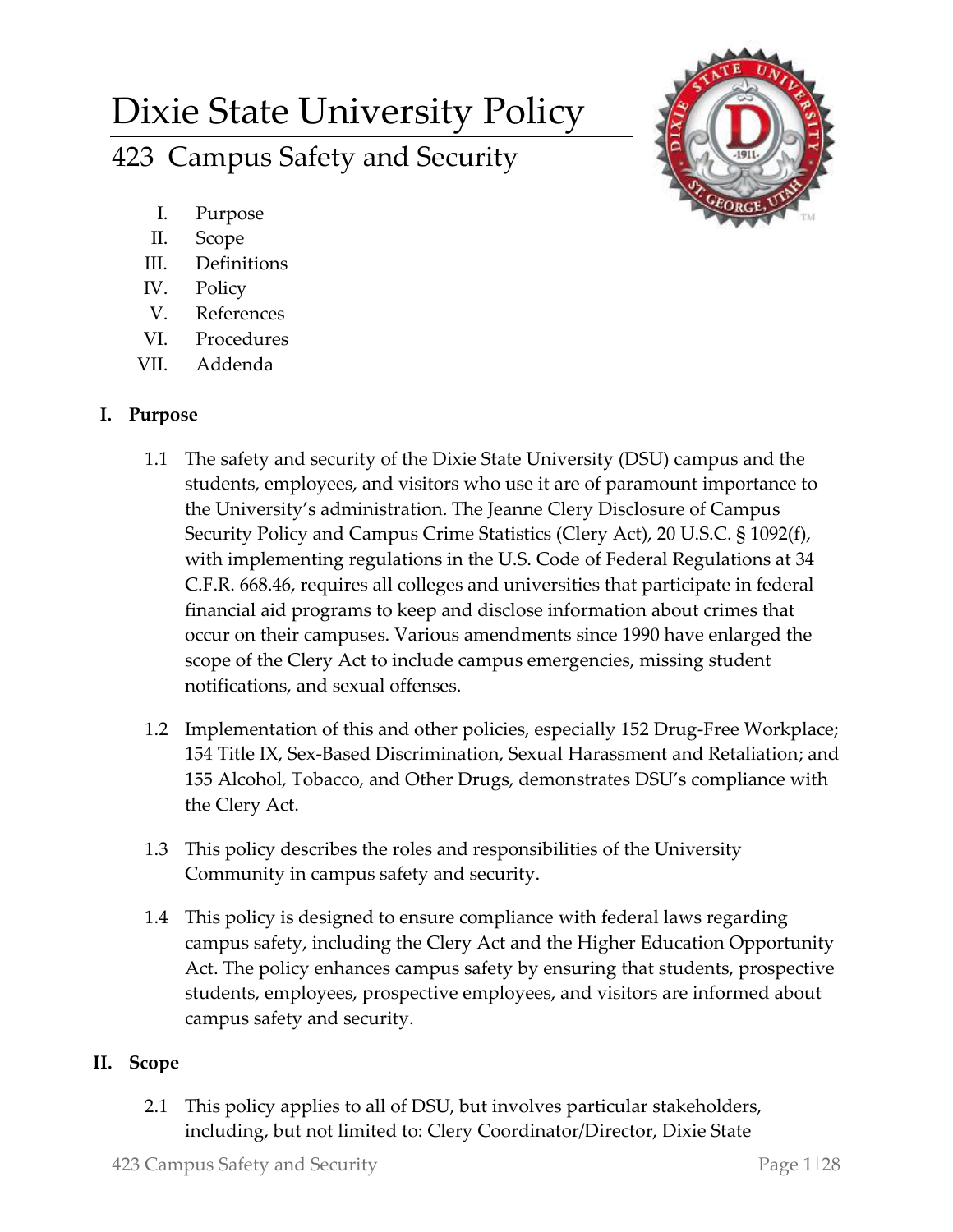University Police Department (DSUPD), Campus Security Authorities, Emergency Alert Team, Executive Director of Events Services and Risk Management, DSU Fire Marshal, and the Housing and Residential Life Department. There are no exclusions to this policy.

## **III. Definitions**

- 3.1 *Annual Fire Safety Report* (AFSR): Each college campus that maintains an oncampus student housing facility must publish and distribute annually by October 1, an Annual Fire Safety Report. The AFSR includes the fire statistics and the fire safety policies and procedures for each on-campus student housing facility for the three most recent calendar years. The AFSR may be filed separately or combined with the Annual Security Report (see below).
- 3.2 *Annual Security Report* (ASR): The Clery Act requires those postsecondary institutions participating in the Higher Education Act's Title IV student financial assistance programs and each of their separate campuses to annually publish by October 1, a report containing the campus safety policy statements and Clery Crime statistics for the three most recent calendar years. This annual report is known as the Annual Security Report (ASR).
- 3.3 *Campus Security Authority* (CSA): Individuals at the University who because of their functional role have an obligation to notify the University department responsible for collecting crime information (at DSU, the DSUPD) of alleged Clery Crimes that are reported to or witnessed by the CSA. CSAs include DSUPD employees and other persons who:
	- 3.3.1 Have responsibility for campus security, but who are not employees of the DSUPD, nor the Campus Security department.
	- 3.3.2 Are specified in the campus ASR as an individual to whom students and employees should report criminal offenses; or
	- 3.3.3 Have significant responsibility for student and campus activities, including, but not limited to, student housing, student discipline, and campus judicial proceedings. The policies and procedures required to be listed in the ASR can be found in the Code of Federal Regulations, Title 34, Section 668.46 (b, c, q-k) and US Code Title 20, Section 1092(f)(1) and 1092(f)(8). These policies can also be found in the DOE Handbook for Campus Safety and Security Reporting.
- 3.4 *Clery Committee*: The mission of the University Clery Committee is to solidify that necessary processes are followed to ensure the University's compliance with the Clery Act.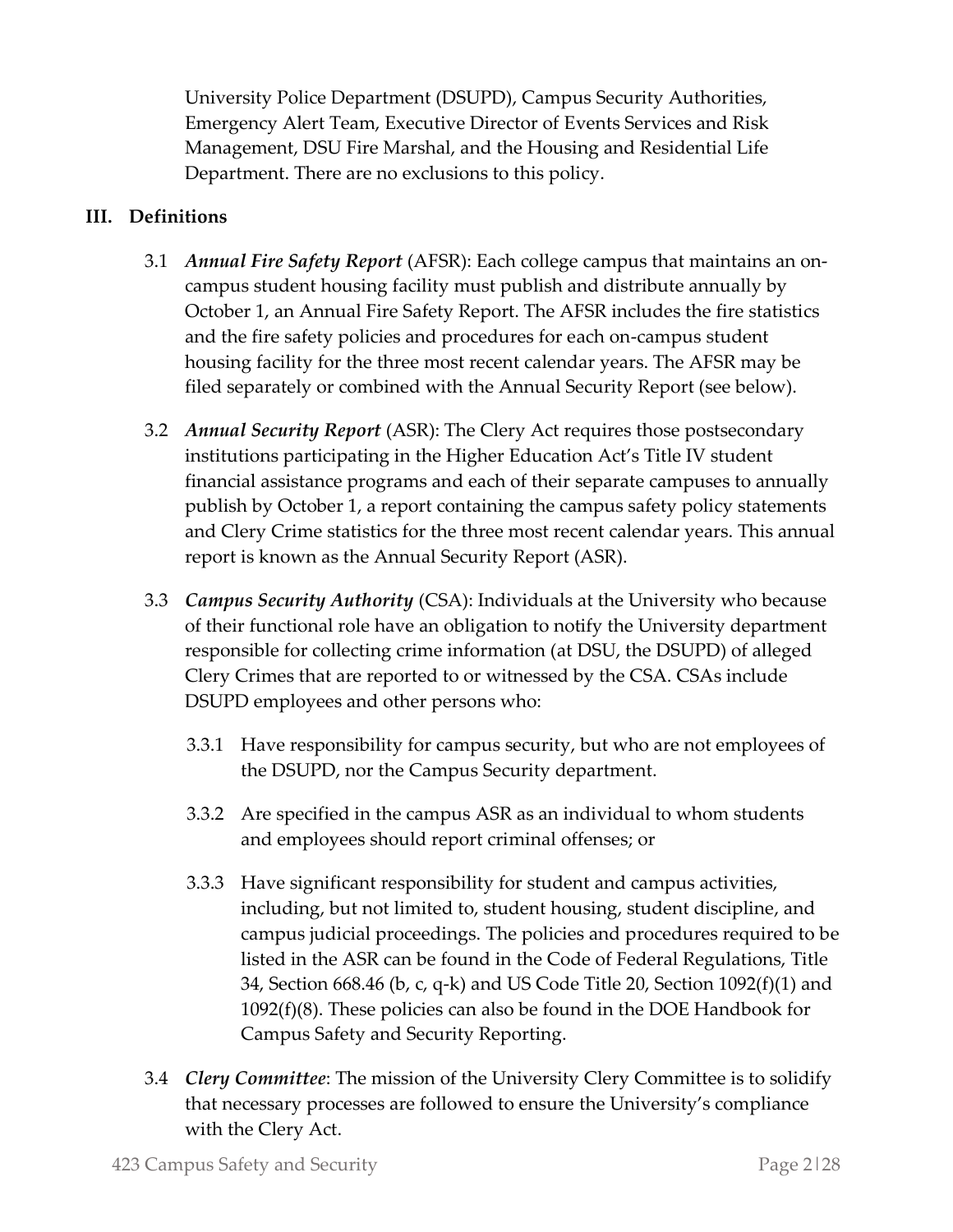- 3.5 *Clery Crimes*: The Clery Act requires that certain crimes occurring on campus ("Clery Geography" as defined below) be tracked by the University, reported annually each October to the Department of Education, and shared with the University Community. The following offenses are Clery Crimes:
	- 3.5.1 Criminal homicide (murder and non-negligent manslaughter and manslaughter by negligence)
	- 3.5.2 Sex offenses (rape, fondling, incest, and statutory rape)
	- 3.5.3 Robbery
	- 3.5.4 Aggravated assault
	- 3.5.5 Arson
	- 3.5.6 Burglary
	- 3.5.7 Motor vehicle theft
	- 3.5.8 Domestic violence
	- 3.5.9 Dating violence
	- 3.5.10 Stalking
	- 3.5.11 Hate crimes (as defined in Utah Code Annotated 76-3-203.3)
	- 3.5.12 Arrests or referrals for disciplinary action for drug abuse, liquor, and or weapons law violations.
- 3.6 *Clery Geography*: The campus geographic areas, as defined by the Clery Act, for which Clery crimes are required to be reported. The geographic categories include the following:
	- 3.6.1 *On-campus*: Any building or property
		- 3.6.1.1 Any building or property owned or controlled by the University within the same reasonably contiguous geographic area and used by the University in direct support of, or in any manner related to, the University's educational purposes, including residence halls.
		- 3.6.1.2 Any building or property within or reasonably contiguous to the campus that is owned by the University, but controlled by another person, is frequently used by students, and supports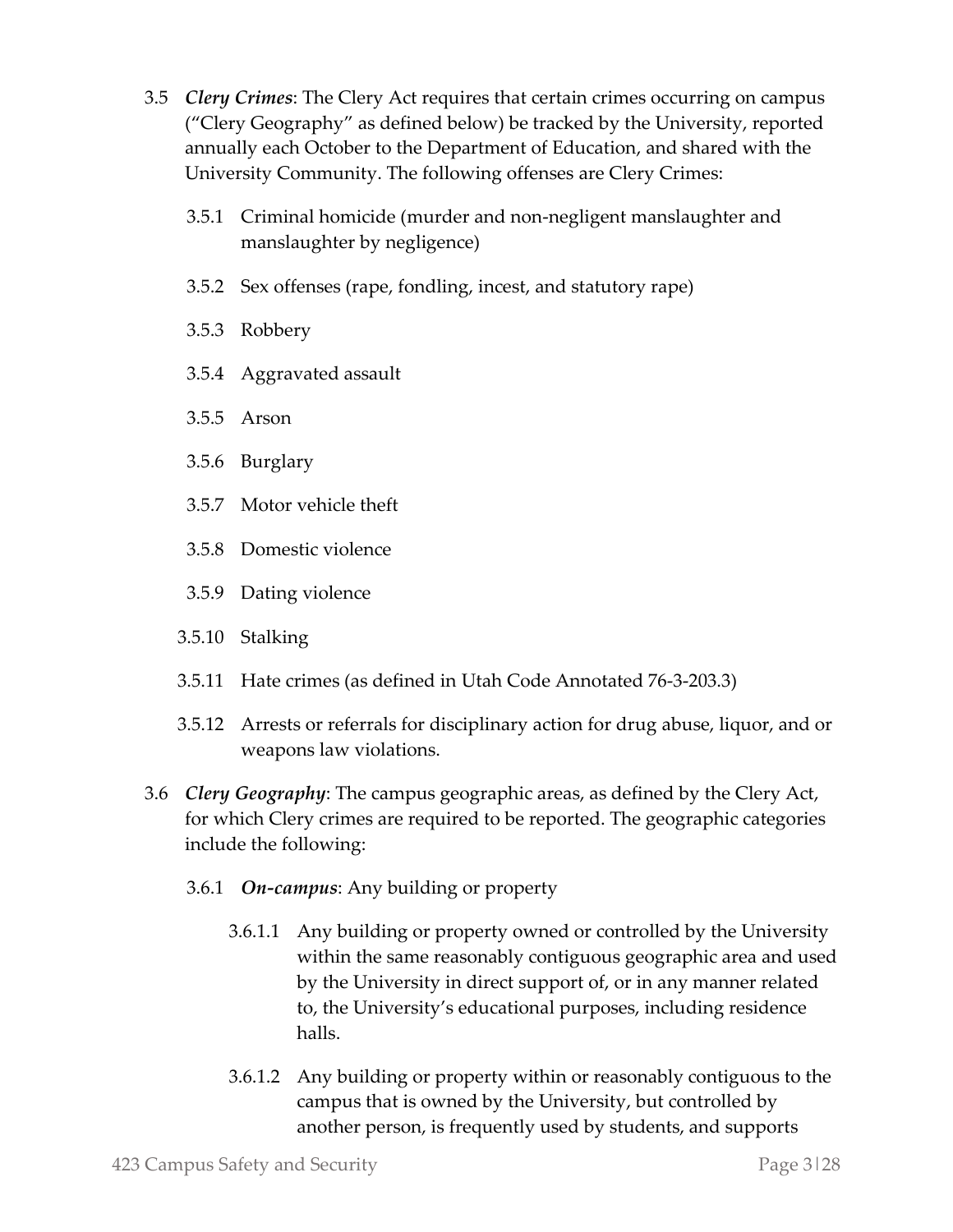institutional purposes, such as a food or other retail vendor.

- 3.6.2 *Public Property*: All public properties, including thoroughfares, streets, sidewalks, and parking facilities that are within the campus, or immediately adjacent to and accessible from the campus.
- 3.6.3 *Non-campus Property*: Buildings or property that meet the following criteria:
	- 3.6.3.1 Owned or controlled by the University; and
	- 3.6.3.2 Used in direct support of, or in relation to, the University's educational purposes, and
	- 3.6.3.3 Frequently used by students, and
	- 3.6.3.4 Not within the same reasonably contiguous geographic area of the University campus; or
	- 3.6.3.5 Any building or properties owned or controlled by a student organization that is officially recognized by the University, or
	- 3.6.3.6 Any property outside of the United States if the property otherwise meets the definition of non-campus property described above.
- 3.7 *Emergency Notification*: A notification issued by a designated campus official promptly informing the University Community, upon confirmation, of a significant emergency or dangerous situation occurring on the campus involving an immediate threat to the health or safety of the University Community.
- 3.8 *Emergency Response and Evacuation Procedure Test*: Regularly scheduled drills, exercises, and appropriate follow-through activities designed for assessment and evaluation of emergency plans and capabilities. The campus' procedures to test the emergency response and evacuation procedures are updated on at least an annual basis and must include Emergency Notification and an evacuation component for a significant portion of the campus.
- 3.9 *Hate Crime*: A crime reported to local police agencies or to a CSA that manifests evidence that the victim was intentionally selected because of the perpetrator's bias against the victim. For the purposes of this section, the categories of bias include the victim's actual or perceived:
	- 3.9.1 Race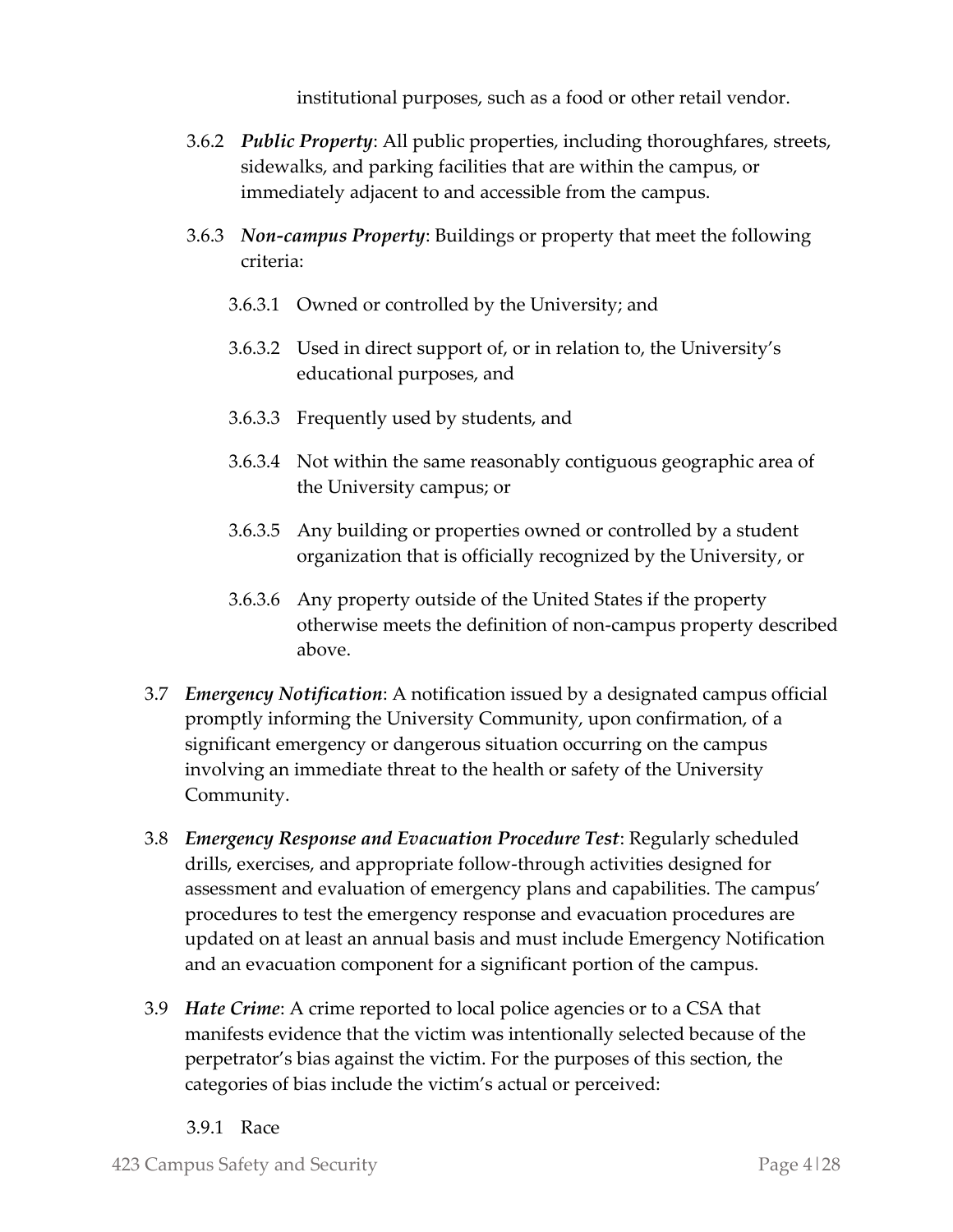- 3.9.2 Religion
- 3.9.3 Gender
- 3.9.4 Gender identity
- 3.9.5 Sexual orientation
- 3.9.6 Ethnicity
- 3.9.7 National origin, and
- 3.9.8 Disability
- 3.10 *Hate Crime Offenses*: For Clery Act purposes, hate crimes include any of the following offenses that are motivated by bias:
	- 3.10.1 Murder and non-negligent manslaughter, and manslaughter by negligence
	- 3.10.2 Sex offenses (rape, fondling, incest, and statutory rape)
	- 3.10.3 Robbery
	- 3.10.4 Aggravated assault
	- 3.10.5 Burglary
	- 3.10.6 Motor vehicle theft
	- 3.10.7 Arson
	- 3.10.8 Larceny-theft
	- 3.10.9 Simple assault
	- 3.10.10 Intimidation, or
	- 3.10.11 Destruction/damage/vandalism of property
- 3.11 *Jeanne Clery Disclosure of Campus Security Policy and Campus Crime Statistics (Clery Act)*: Also known as the Clery Act, this federal law requires colleges and universities that receive Title IV funding to disclose information about Clery Crimes occurring on Clery Geography and safety related policies.
- 3.12 *Licensed Mental Health Counselors*: Individuals whose official responsibilities include providing mental health counselling to members of the University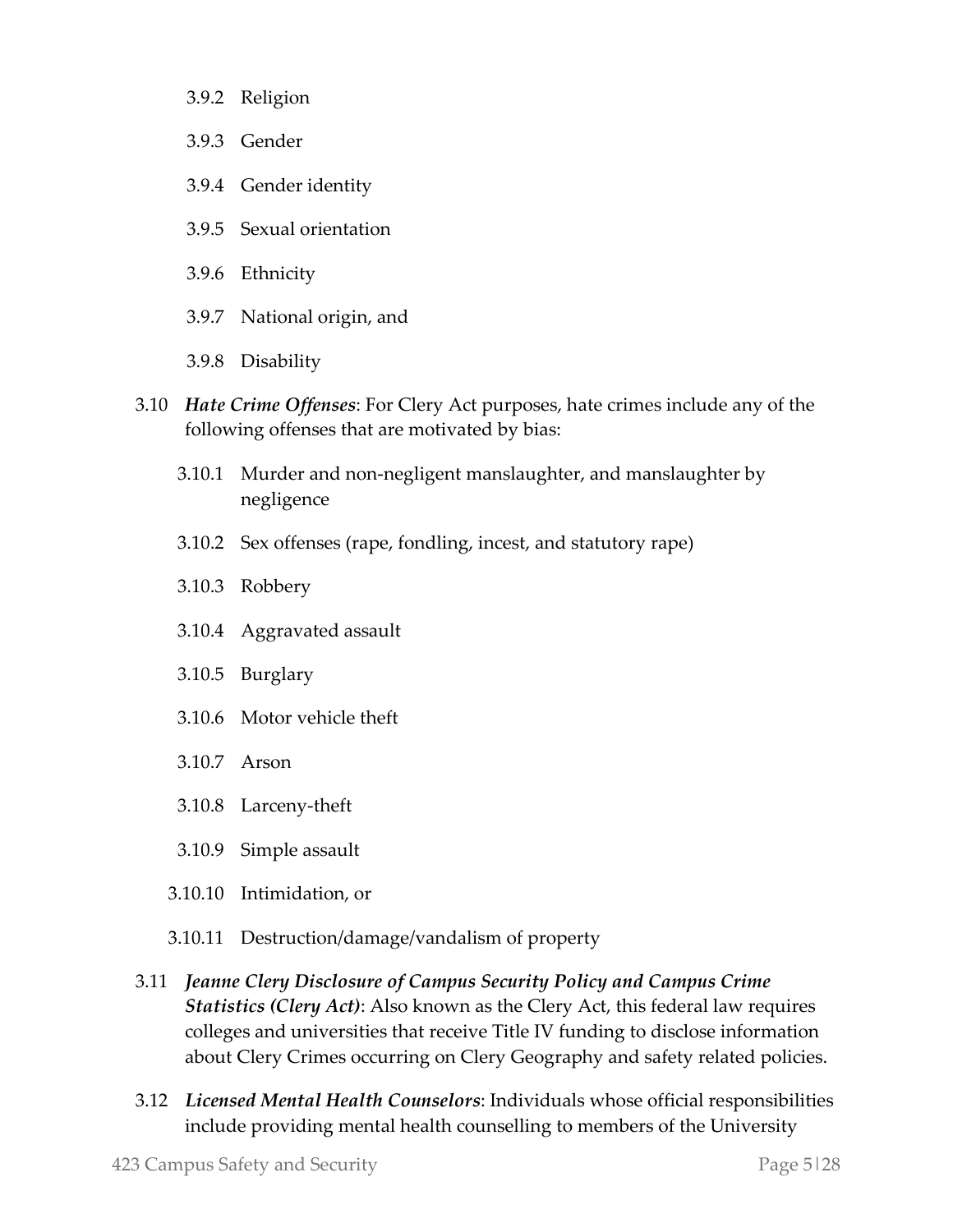Community and whom function within the scope of the counselor's license certification. When acting within the scope of responsibilities, licensed mental health counselors are not CSAs.

- 3.13 *Missing Student Notification*: A notification issued to an emergency contact, and/or a parent/legal guardian, and the local law enforcement agency by a designated campus official when a student who lives in on-campus housing has been missing for 24 hours.
- 3.14 *Pastoral Counselors*: Individuals associated with and recognized by a religious order or denomination as someone who provides confidential counseling and is functioning within the scope of the recognition. Pastoral Counselors do not have CSA responsibilities.
- 3.15 *Safety Notices*: Safety notices are communications to the University Community for crimes that do not occur on DSU's Clery geography, but are determined to require the awareness of campus for safety purposes, or for situations that are not deemed an emergency or dangerous situation, but are determined to require the awareness of campus for notification reasons. Distribution of a Safety Notice is generally broadcast by email from DSUPD, but could also include text message or social media if determined appropriate.
- 3.16 *Timely Warning*: A notification issued by the Emergency Alert Team or by DSUPD to alert the University Community about Clery Crimes occurring within the campus' Clery Geography that are:
	- 3.16.1 Reported to, or observed by a CSA; and
	- 3.16.2 Considered to represent a serious or continuing threat to the University Community.
- 3.17 *Uniform Crime Reporting* (UCR): The Federal Bureau of Investigation's (FBI) Uniform Crime Reporting (UCR) program is a nationwide, cooperative statistical effort of nearly 18,000 city, university and college, county, state, tribal, and federal law enforcement agencies voluntarily reporting data on crimes brought to their attention.
	- 3.17.1 The UCR program provides definitions of Clery Crimes. The definitions of murder, rape, robbery, aggravated assault, burglary, motor vehicle theft, arson, weapons carrying, possessing, etc., law violations, drug abuse violations, and liquor law violations are from the Summary Reporting System (SRS) User Manual from the FBI's UCR program. The definitions of fondling, incest and statutory rape are from the FBI's National Incident-Based Reporting System (NIBRS) Data Collection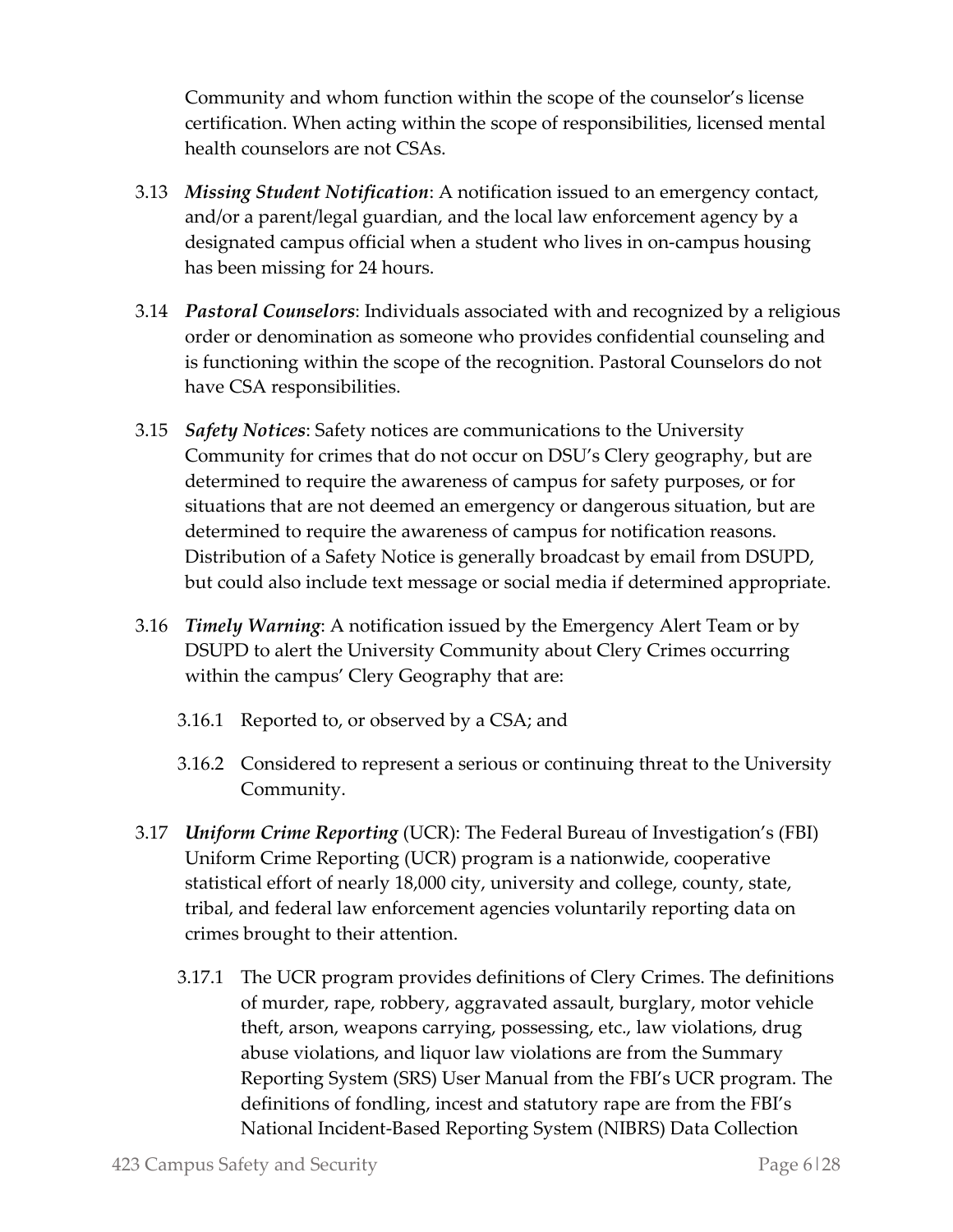Guidelines edition of the UCR. Hate Crimes are classified according to the FBI's Uniform Crime Reporting Hate Crime Data Collection Guidelines and Training Manual.

3.18 *Violence Against Women Act* (VAWA): The Violence Against Women Act was originally signed into law in 1994. Subsequent VAWA amendments to the Clery Act expanded the rights afforded to campus survivors of sexual assault, domestic violence, dating violence, and stalking, and created the requirement for the collections of Clery Crime statistics related to those offenses.

## **IV. Policy**

- 4.1 Emergency Procedures: The University has a comprehensive emergency plan located at [http://www.dixie.edu/safety/emergency\\_operation\\_plan.php.](http://www.dixie.edu/safety/emergency_operation_plan.php) Emergency and evacuation procedures can be found online at [https://safety.dixie.edu/wp-content/uploads/sites/48/2015/07/Emergency-](https://safety.dixie.edu/wp-content/uploads/sites/48/2015/07/Emergency-Procedures-booklet4.pdf)[Procedures-booklet4.pdf](https://safety.dixie.edu/wp-content/uploads/sites/48/2015/07/Emergency-Procedures-booklet4.pdf) and in print format across campus.
	- 4.1.1 Emergency procedures include, but are not limited to, actions in the event of fire, medical emergency, crime, bomb threat, utility failure, earthquake, and/or hazardous spill.
	- 4.1.2 Emergency procedures also include information about sheltering in place or evacuating, Building Evacuation Coordinators, and an evacuation map.
	- 4.1.3 At least once each year, the University will conduct a minimum of one Emergency Response and Evacuation Procedure Test. This test may be either an announced or unannounced test of the emergency plan in the form of a scheduled drill or exercise with appropriate follow-through activities designed for assessment and evaluation of emergency plans and capabilities. A response to an actual emergency cannot substitute for the test.
		- 4.1.3.1 In conjunction with at least one such test, the emergency and evacuation procedures are publicized on an annual basis in a manner designed to reach all University students and employees.
		- 4.1.3.2 The Office of Events Services and Risk Management documents each year's annual test and the result, and retains such documentation for at least seven (7) years.
- 4.2 Emergency Notification: DSU employs an extensive Emergency Alert System (EAS) encompassing an outdoor public address system, the University website,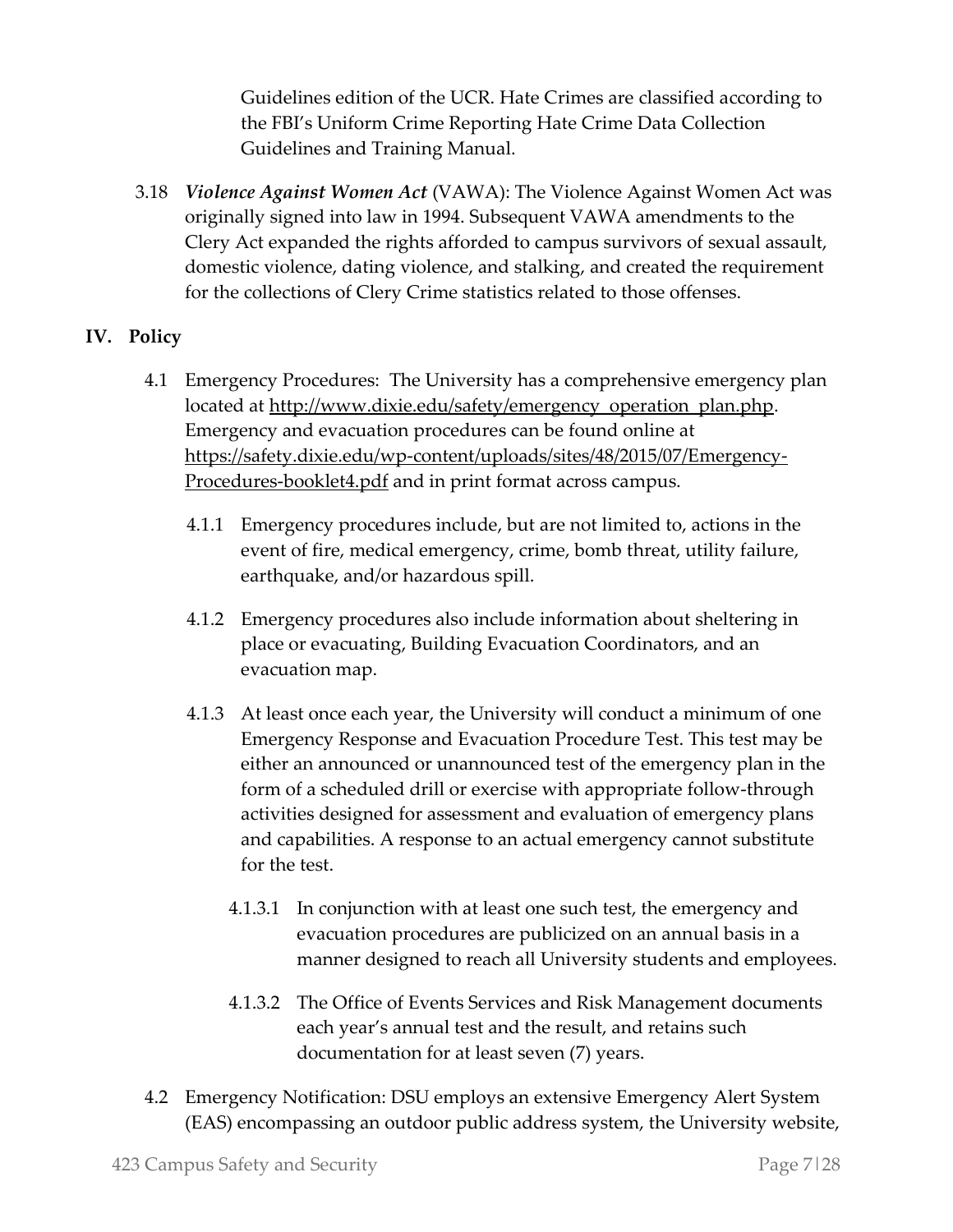email messages, cellular and landline telephones, text messages, digital bulletin boards throughout campus, and alerts pushed to campus computers. All students and employees are urged to add their cellular telephone numbers to the EAS. Alerts can be issued to a specific segment of the University Community or to a specific category of devices, as warranted.

- 4.2.1 Emergency notifications are issued upon confirmation of a significant emergency or a dangerous situation occurring on the DSU campus that involves an immediate threat endangering the health or safety of DSU students or employees.
- 4.2.2 Confirmation means that an institution official, or officials, has verified that a legitimate emergency or dangerous situation exists. Confirmation does not mean that all of the pertinent details are known or even available.
- 4.2.3 Emergency and dangerous situations may include, but are not limited to: fire, earthquake, flood, building collapse, weather-related situations, power outages, gas leaks, water emergencies, threat of violent crime, situations where the identity or location of a suspect is not known, Clery Act crimes, and crimes not covered under the Clery Act.
	- 4.2.3.1 The University will, without delay, and taking into account the safety of the University Community, determine the content of the notification and whether the notification goes to a segment of the University Community or the entire University Community. DSU will then initiate the notification system, unless issuing a notification will, in the professional judgment of responsible authorities, compromise efforts to assist a victim or to contain, respond to, or otherwise mitigate the emergency.
	- 4.2.3.2 The phrase "Campus Alert" will be used prominently in all emergency notifications.
- 4.3 The DSU Emergency Alert Team: When time permits, this team may make decisions about when to issue an emergency notification, including the method of distribution, message content, and intended audience of the notification. However, many emergency situations require immediate notification of the University Community. In such situations, the DSUPD Chief of Police, the Executive Director of Events Services and Risk Management, or the on-duty police supervisor have the responsibility and authority to initiate an emergency notification. In such circumstances, the initiator of the emergency notification will ensure that the other members of the DSU Emergency Alert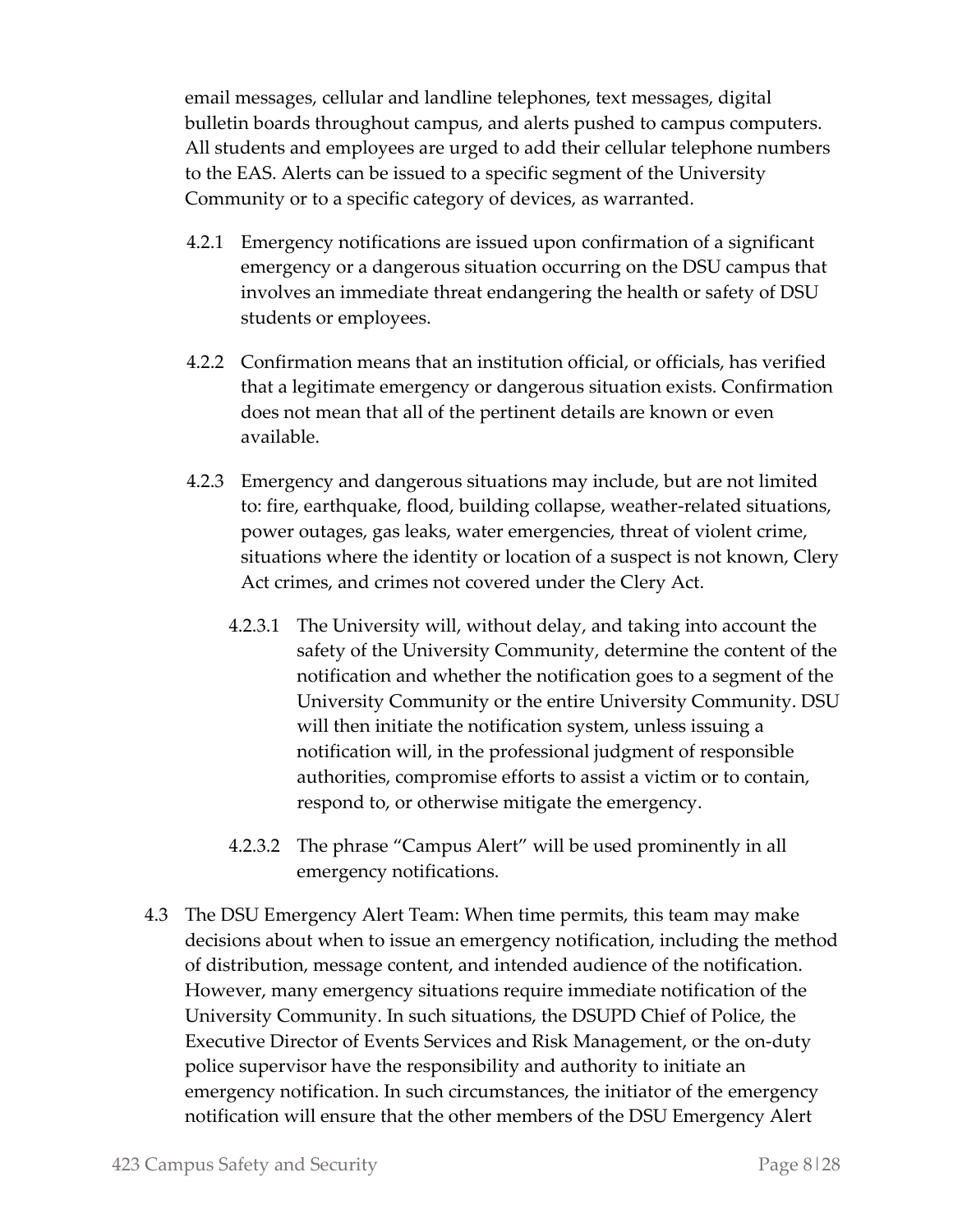Team are notified of the details of the emergency as soon as possible.

- 4.3.1 The Emergency Alert Team, co/led by the Executive Director of Events Services and Risk Management and the DSUPD Chief of Police, is comprised of the following positions, and others as appropriate:
	- 4.3.1.1 DSUPD Chief of Police
	- 4.3.1.2 Executive Director of Events Services and Risk Management
	- 4.3.1.3 Dean of Students
	- 4.3.1.4 DSUPD Representative
	- 4.3.1.5 Vice President of Marketing and Communication
	- 4.3.1.6 Title IX Coordinator
	- 4.3.1.7 Assistant Vice President of Facilities Management
	- 4.3.1.8 Chief Information Officer
	- 4.3.1.9 Information Security Officer
	- 4.3.1.10 Fire/Life Safety Officer
- 4.3.2 Determinations about emergency notifications are made in the professional judgment of responsible authorities with emergency response expertise.
- 4.3.3 In evaluating emergency situations, the following criteria will be applied to determine if an emergency notification should be issued and to whom it should be issued:
	- 4.3.3.1 The nature of the threat.
	- 4.3.3.2 The mitigation that emergency notification might provide.
	- 4.3.3.3 Whether emergency notification would compromise law enforcement or other efforts to resolve the emergency.
- 4.3.4 Additional updates will be sent to the University Community when the emergency situation is resolved or when there is additional information that needs to be relayed.
- 4.4 The DSU Campus Alert System is tested at least once each year, either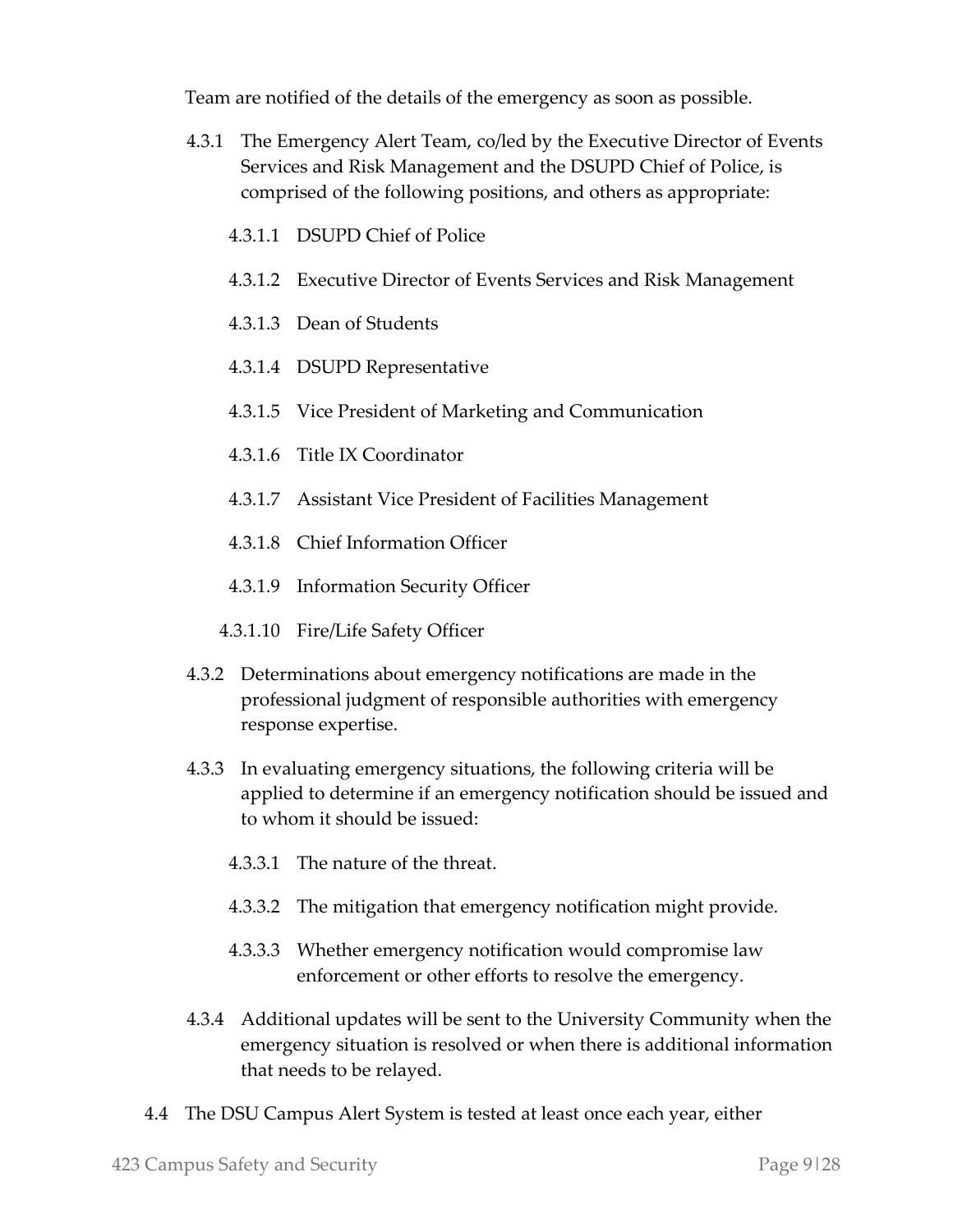separately or in conjunction with the annual emergency response test. The test may be announced or unannounced, and documentation of the date and results of the test will be retained by the Executive Director of Events Services and Risk Management for seven (7) years. This documentation will include the following items:

- 4.4.1 A description of the exercise or test;
- 4.4.2 The date of the test;
- 4.4.3 The time the test began and ended; and,
- 4.4.4 Whether the test was announced or unannounced.
- 4.5 In conjunction with the annual test of the Campus Alert System, DSU's emergency procedures and evacuation procedures will be publicized to all students and employees to inform the University Community of what to expect and what they should do in the event of an emergency.
- 4.6 The DSU Campus Alert System annual test will have the following objectives:
	- 4.6.1 Contain follow-through activities: A follow-through activity is an activity designed to review the test. Examples of follow-through activities include a survey, debriefings, or interviews to obtain feedback from participants.
	- 4.6.2 Have clearly defined, measured goals that are designed for assessment of emergency plans and capabilities. An example of one such goal could be similar to this: "Everyone involved in the emergency response and notification procedures will understand their role and responsibility." The goals will be evaluated at the conclusion of the test.
	- 4.6.3 Be designed for evaluation of emergency plans and capabilities and utilized to make any changes necessary: The test will be designed so that, using the assessments, it can be determined whether or not the test met its goals. As a result of the tests, the emergency procedures and evacuation procedures will be reviewed and any changes will be made as necessary.
- 4.7 Dixie State University Police Department (DSUPD) Scope and Authority: Dixie State University (DSU) has an authorized police agency established by Utah Code Annotated (UCA) § 53B-3-105, which states that DSUPD officers "have all the powers possessed by policemen in cities and by sheriffs, including the power to make arrests on view or on warrant of violation of state statutes and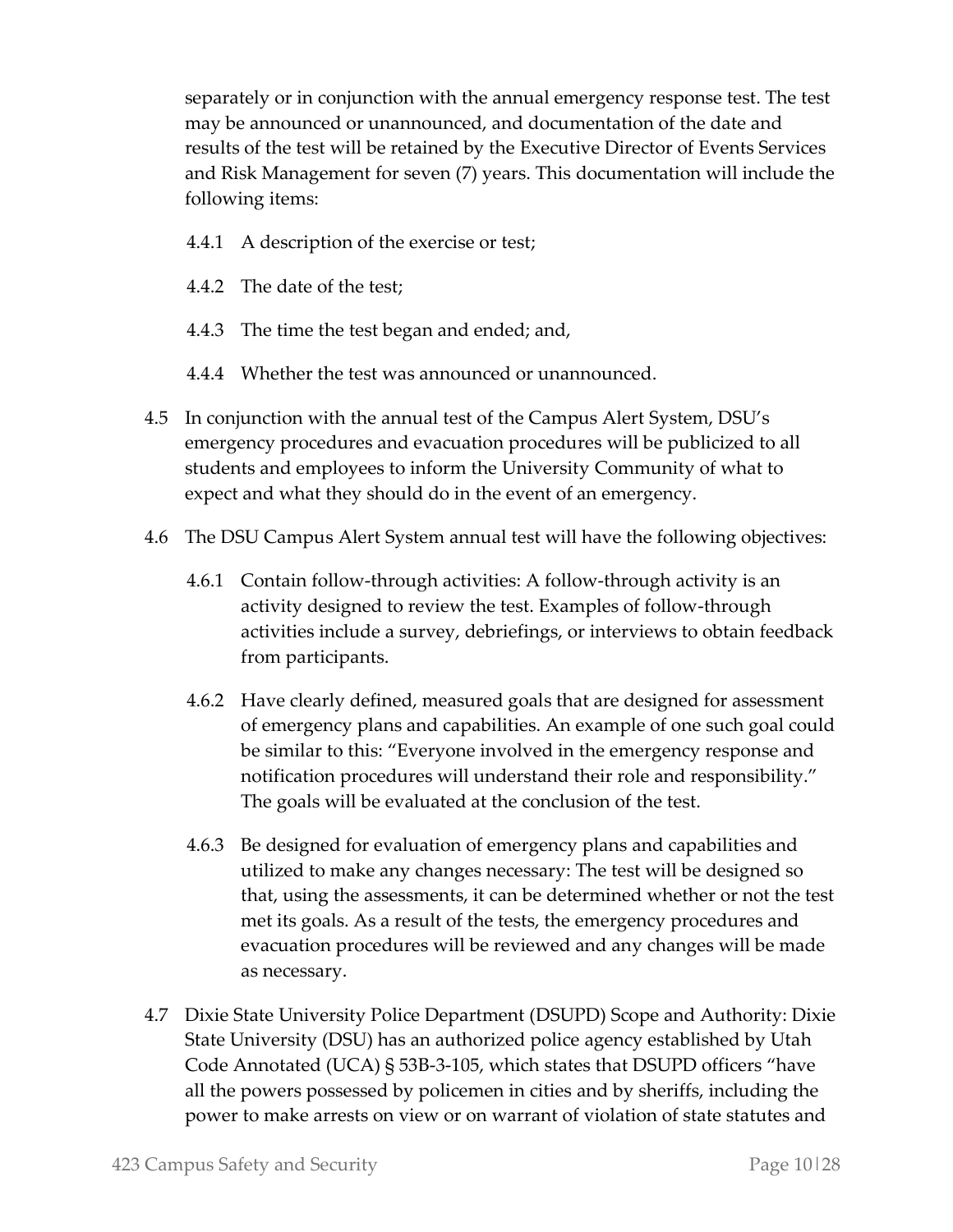city or county ordinances . . . [and]also have the power to enforce all rules and regulations promulgated by the board as related to the institution." UCA § 53- 13-102 adds that DSUPD officers are "sworn and certified peace officers whose primary and principal duties consist of the prevention and detention of crime and the enforcement of criminal statutes or ordinances." DSUPD officers are also tasked with enforcing University policies.

- 4.7.1 The DSUPD works with other local law enforcement agencies. According to the UCA § 76-8-716, "If, in the judgment of the chief administrative officer of any school or institution of higher education, his agent, or representative, the police or security department of that institution lacks sufficient manpower to deal effectively with any condition of unrest existing or developing on a campus or facility of the institution, he may request assistance from state and local law enforcement authorities. All state and local law enforcement officers, while rendering assistance, shall serve in cooperation with the chief administrative officer of the institution or his agent or representative and without expense to the institution."
- 4.7.2 DSUPD undertakes all investigations of crimes that occur on campus, and other local law enforcement agencies can be called upon to assist as needed. All campus crimes are investigated by DSUPD unless DSU determines that outside assistance is needed.
- 4.8 Reporting Crimes: In case of an emergency, call 911. All members of the University Community are asked to promptly report any criminal or suspicious activity, any emergency or potential emergency, or any dangerous situation as accurately and promptly as possible to DSUPD, other local law enforcement, or a Campus Security Authority. Specific reporting procedures for sex-based discrimination, sexual harassment and retaliation are covered in a separate policy (154 Title IX, Sex-Based Discrimination, Sexual Harassment and Retaliation).
	- 4.8.1 At least once each year, DSU students and employees will receive notification of the process for reporting crimes and crime prevention measures, including practices to encourage students and employees to be responsible for their own safety and the safety of others in the Annual Security Report (ASR).
	- 4.8.2 DSU employees are required to report campus crimes they witness and/or of which they have knowledge.
		- 4.8.2.1 Members of the DSU community can make a report of a crime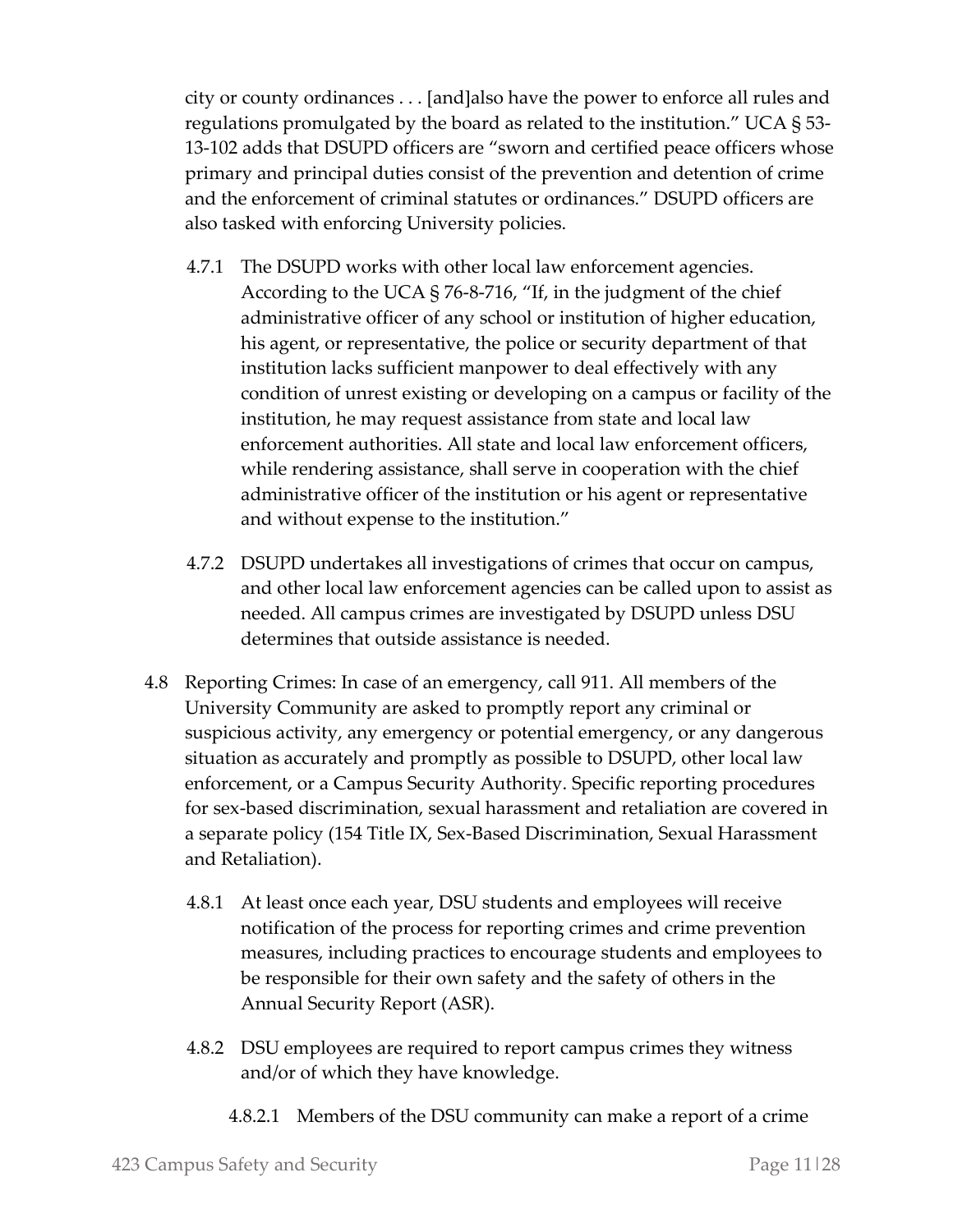and request that it remain confidential. The DSUPD officer will comply with the request to keep the reporter's identity confidential to the extent allowed by law. Reporting the crime may provide information that helps keep the DSU campus safe, provide accurate records of the number of on-campus incidents, contribute to determining if three is a pattern of crime, and alert the University Community to potential dangers. Reports of crimes filed with a request for confidentiality are included in the Daily Crime Log and ASR.

- 4.8.2.2 Crimes that would be included in the ASR report but are reported in the context of privileged or confidential information to an employee working as a licensed mental health counselor or a pastoral counselor are exempt from the employee reporting requirement. Crimes in that manner are not subject to the timely warning requirement if the licensed mental health counselor or pastoral counselor was acting in a professional counseling capacity. And, the information was offered in the context of privileged (confidential) communication. Professional mental health and pastoral counselors are encouraged to exercise reasonable care to protect a foreseeable victim from danger and to urge the individual being counseled to report the crime to a law enforcement agency.
- 4.8.3 A crime is considered as having been officially reported to the institution when it is brought to the attention of an individual or organization designated as a Campus Security Authority (CSA), according to the standards of the Clery Act, or when it has been reported to local law enforcement.
	- 4.8.3.1 Campus Security Authorities include, but are not limited to, the following individuals and organizations:
		- 4.8.3.1.1 DSUPD Officers
		- 4.8.3.1.2 Executive Director of Auxiliaries/Director of Housing and Resident Life
		- 4.8.3.1.3 Resident Managers and Resident Assistants
		- 4.8.3.1.4 Student Conduct Committee
		- 4.8.3.1.5 Dean of Students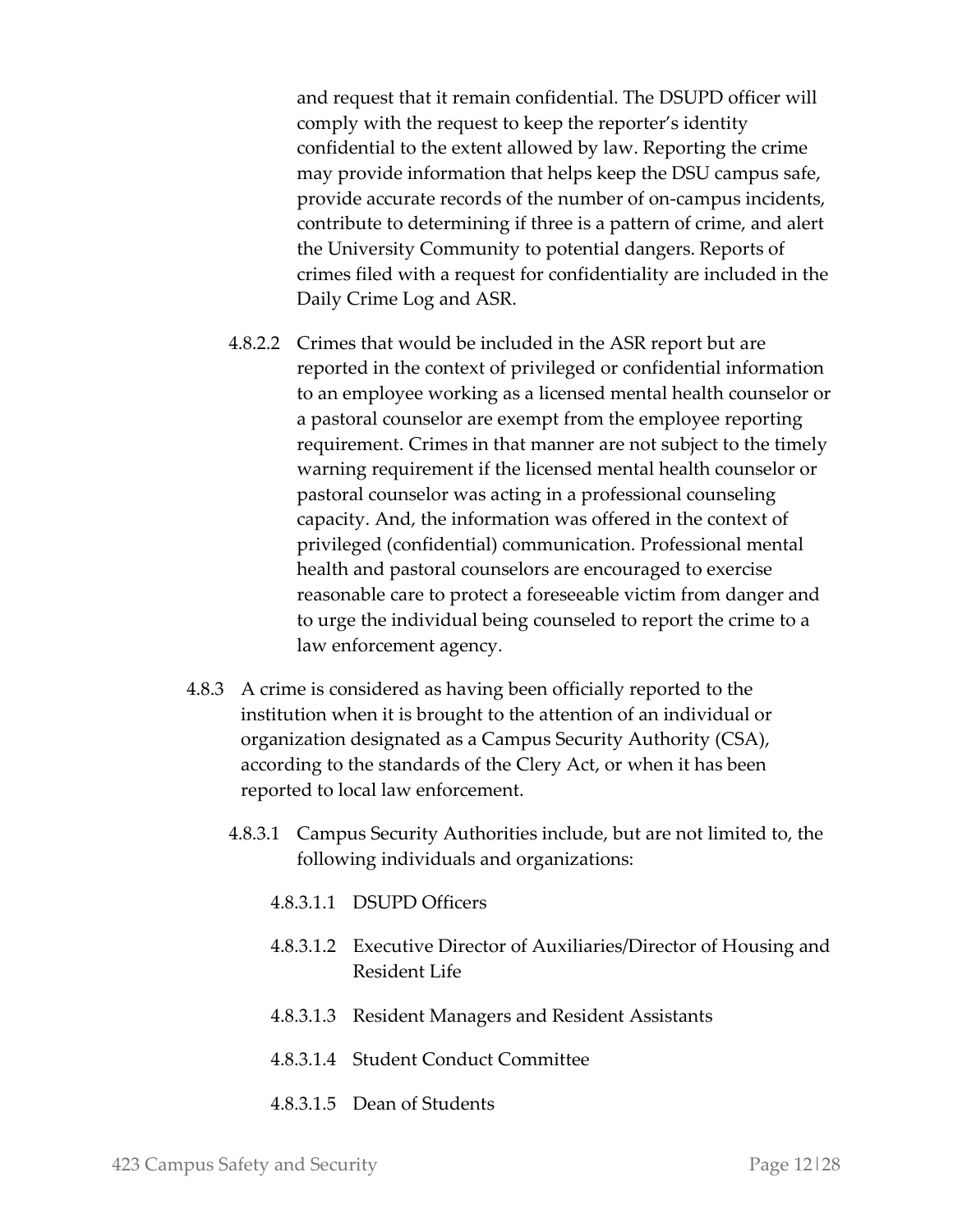- 4.8.3.1.6 Athletics Director
- 4.8.3.1.7 All Athletic Coaches
- 4.8.3.1.8 Athletic Trainers
- 4.8.3.1.9 Advisors to Student Groups
- 4.8.3.1.10 Booth Wellness Center Director
- 4.8.3.1.11 Title IX Coordinator
- 4.8.3.1.12 Ombuds Personnel
- 4.8.3.1.13 Executive Director of Human Resources
- 4.8.3.1.14 General Counsel
- 4.8.3.1.15 Executive Director of Events Services and Risk Management
- 4.8.3.1.16 Study Abroad Coordinator
- 4.8.3.1.17 Director of Internal Audit
- 4.8.3.1.18 Any individual (or organization) having responsibility for campus security but not constituting or a member of the DSUPD.
- 4.8.3.1.19 Any individual to whom or any organization to which students and/or employees may report crimes.
- 4.8.3.1.20 Any official of the institution who has significant responsibility for student and campus activities.
- 4.8.4 Identification and Training of Campus Security Authorities (CSAs)
	- 4.8.4.1 The Chief of Police for the DSUPD or assigned designee will send out a memorandum prior to July 1, of each year to University Administrators who have CSAs that report up their respective chains of command. The memorandum will provide details on how to identify CSAs under their respective commands and will provide instructions for how to enter the names of the identified CSAs in DSU's CSA Training Registration. Each administrator will be expected to identify their CSAs under their command and ensure they are registered for CSA Training.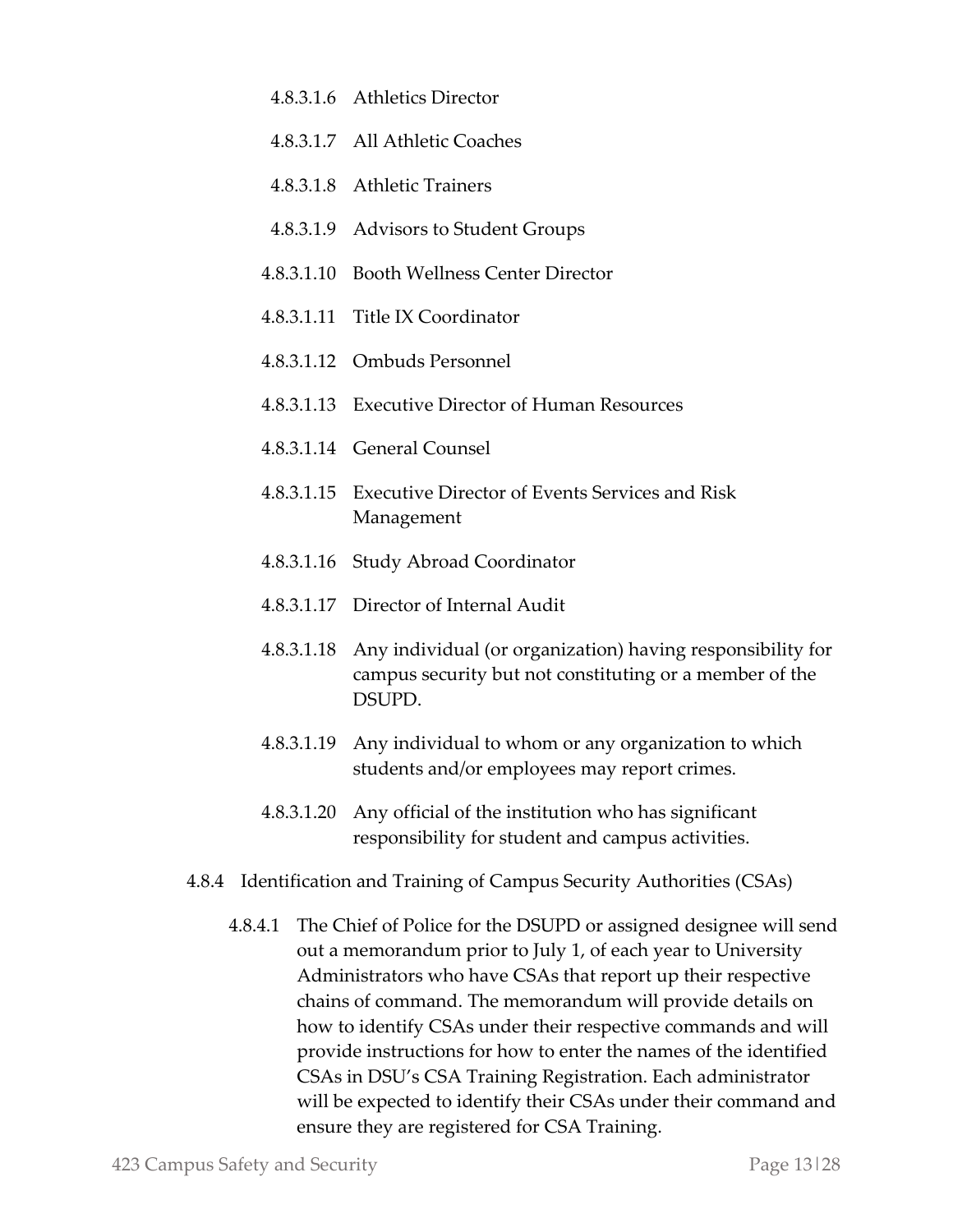- 4.8.4.2 The Chief of Police for the DSUPD, or assigned designee, will also send information to all CSAs outlining their responsibilities as CSAs and how to report Clery Crimes utilizing the DSU CSA Reporting Form (online). CSAs are required to report all Clery offenses utilizing the online form. If an emergency situation requires immediate assistance, CSAs should follow normal reporting procedures by calling 911, as appropriate.
- 4.8.4.3 All CSAs are required to complete annual CSA Training. The DSUPD Chief of Police, or a designee, will check periodically to ensure training has been completed. Notification will be sent to University Administrators relating to their respective employees who have not completed the mandatory training.
- 4.8.4.4 Administrators with CSAs under their chain of command are required to update their lists on a regular basis, at least once per semester, deleting CSAs no longer meeting criteria for being a CSA and adding additional CSAs who have become CSAs since the last update.
- 4.8.5 Reporting Responsibilities of CSAs:
	- 4.8.5.1 When a crime is reported to a CSA, first ask the person if they would like to report it to DSUPD. If so, contact DSUPD immediately.
	- 4.8.5.2 If the CSA has firsthand knowledge and confirmation that the reporting party filed a police report with DSUPD, then the CSA is not required to submit a Campus Security Crime Online Reporting Form (See DSUPD website for link to the form: https://publicsafety.dixie.edu).
	- 4.8.5.3 However, if the reporting party says they will file a police report, but have not yet done so, leaving the CSA with no confirmation that a police report was filed, then the CSA must still complete and submit a Campus Security Authority Crime Reporting Form.
	- 4.8.5.4 CSAs, when interacting with the reporting party, need to gather incident information that would provide sufficient detail to properly classify the incident. This means CSAs need to document reporting party responses, or lack thereof, to the following questions:
		- 4.8.5.4.1 Where did the incident take place? (Be specific: include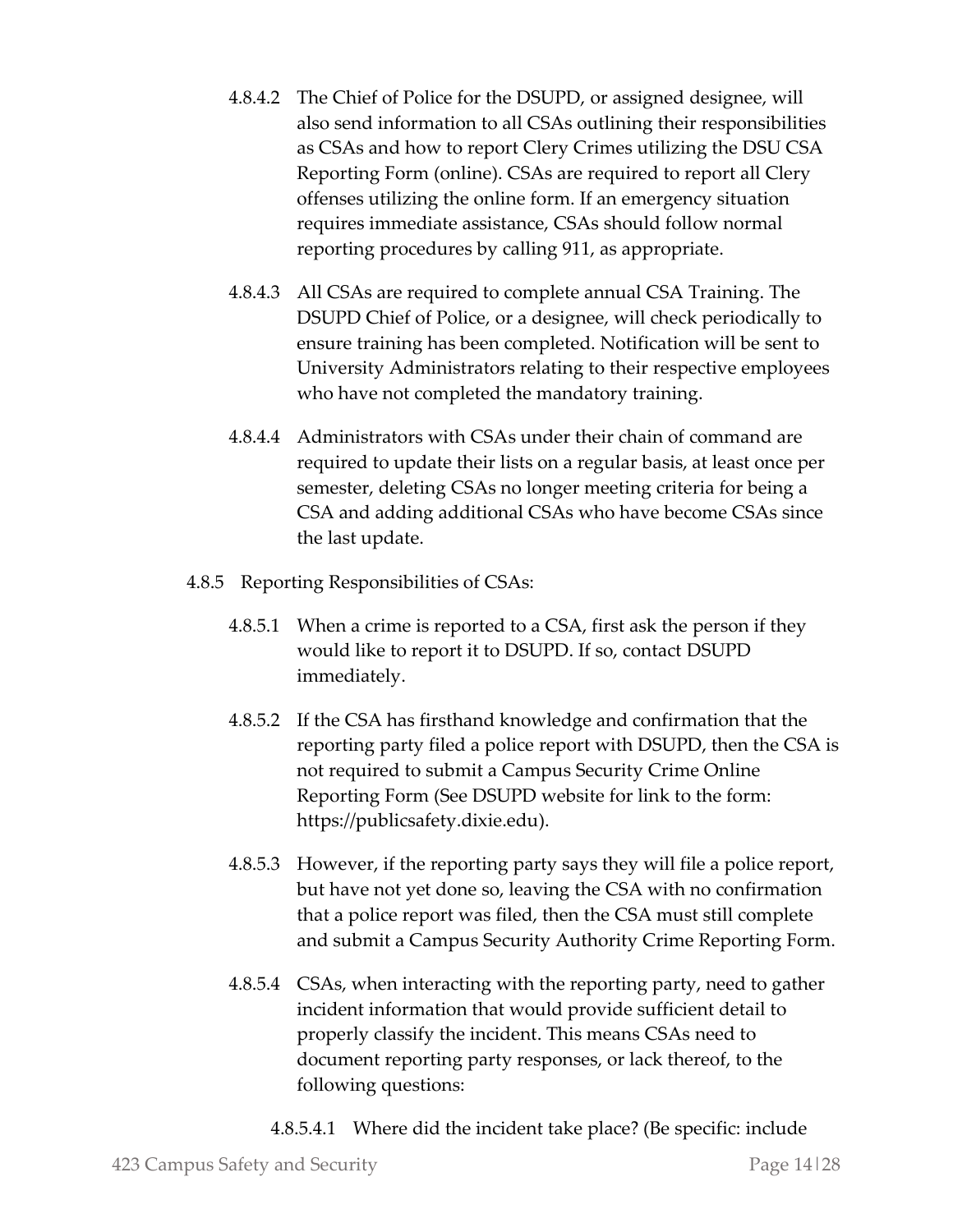room numbers, cross streets, city, and state data)

- 4.8.5.4.2 When did the incident take place? (Provide date and time)
- 4.8.5.4.3 Who was involved, or what did the person or persons look like?
- 4.8.5.4.4 What specifically are the allegations made to the CSA? (Examples: my purse was stolen; I was robbed; I was raped; etc.)
- 4.8.5.4.5 Have you reported this matter to police?
- 4.8.5.5 CSAs should not investigate the crime or attempt to determine where a crime, in fact, took place. When in doubt, a Campus Safety Authority Reporting Form should be completed and submitted.
- 4.8.5.6 CSAs must provide resources to those making them aware of any situation.
- 4.8.6 Anonymity versus Confidentiality: Due to their federally-mandated responsibilities, CSAs cannot guarantee any person confidentiality. By Federal Law, CSAs are required to provide the following information about crimes that are reported to them:
	- 4.8.6.1 Date and time the offense occurred
	- 4.8.6.2 Location where the offense occurred
	- 4.8.6.3 Date and time the offense was reported to CSA
	- 4.8.6.4 All relevant information reported to the CSA
- 4.8.7 Persons reporting a crime to a CSA may wish to remain anonymous. To submit a CSA Report Form anonymously, please confirm with the reporting person directly that they do not wish their name to be included in the report. If that is the reporting party's choice, the reporting party should be made aware that electing to remain anonymous may greatly limit the University's ability to stop the prohibited conduct, collect evidence, or take action against an individual or organization. Regardless of the reporting party's wishes with respect to reporting an incident, survivors of crimes are afforded rights and interim measures for offenses involving sexual assault, dating violence, domestic violence, and stalking. In most cases, it is possible for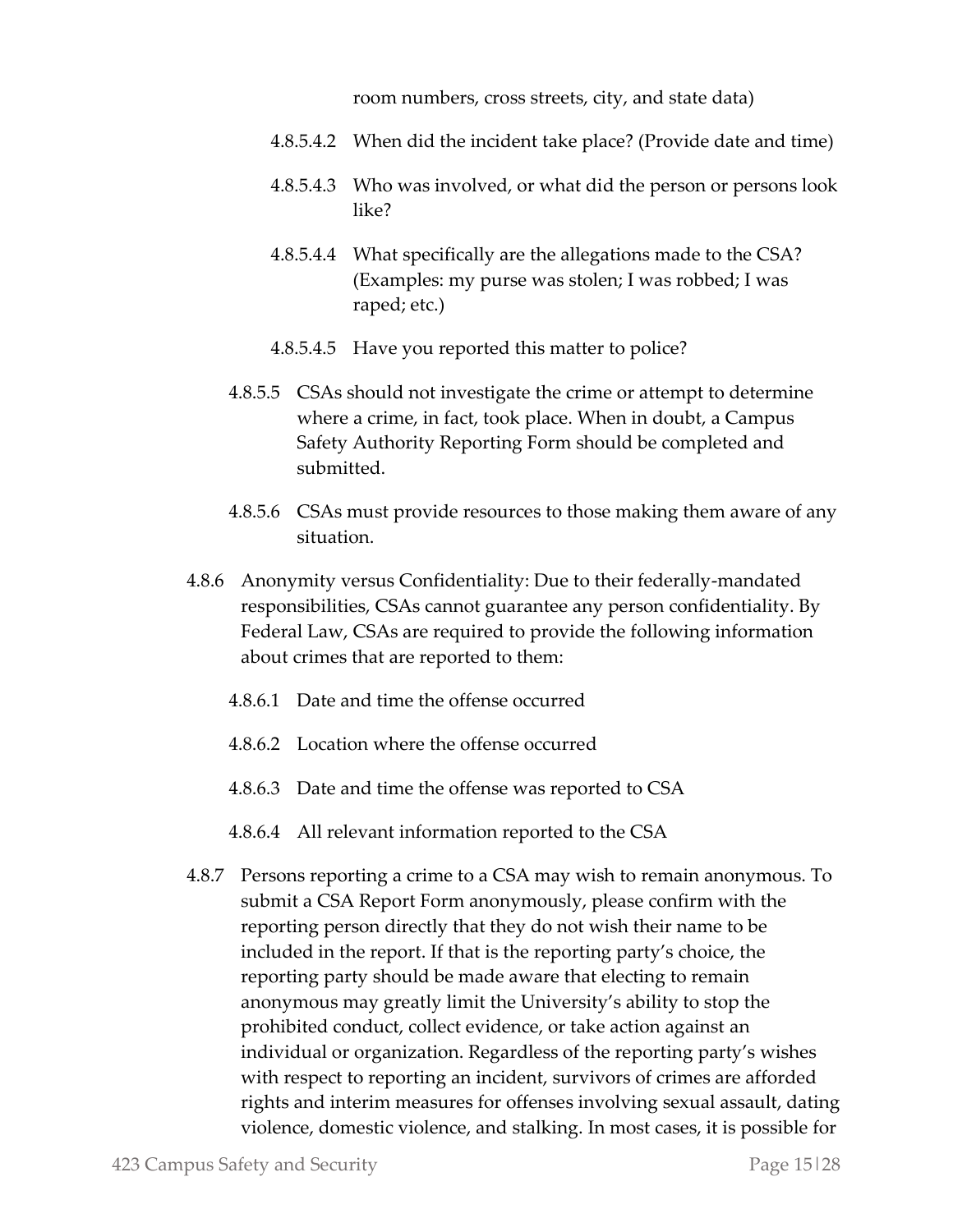a CSA to fulfill his or her responsibilities while maintaining victim confidentiality. A CSA report does not need to automatically result in the initiation of a police or disciplinary investigation if the victim does not want to pursue this action.

- 4.9 Timely Warning: Timely warnings are issued in response to the specific crimes covered by the Clery Act and included in the ASR, which include but are not limited to, offenses such as criminal homicide, rape, fondling, incest, statutory rape, robbery, aggravated assault, burglary, motor vehicle theft, arson, and hate crimes that represent an ongoing threat to student and employee safety or a threat that may be repeated. The purpose of a timely warning is to enable people to protect themselves.
	- 4.9.1 A timely warning is issued by DSUPD in response to a serious or continuing threat related to a Clery Act crime that is endangering the health or safety of DSU students and/or employees. In an extraordinary circumstance, a timely warning can be issued at the direction of the President or any Vice-President.
	- 4.9.2 Clery Act crimes that occur on-campus, on public property immediately accessible to campus, or at DSU premises outside the immediate campus, must be evaluated for a possible timely warning.
	- 4.9.3 All crimes that must be reported under the Clery Act must be evaluated on a case-by-case basis to determine whether a timely warning is appropriate. Information used to decide whether a timely warning is appropriate includes, but is not limited to, the nature of the crime, location of the crime, frequency of the offense, likelihood for additional occurrence(s), continuing danger to the University community, and risk of compromising law enforcement efforts to resolve the case in a timely manner. A timely warning may be issued for a non-Clery Act crime when warranted.
	- 4.9.4 In evaluating crimes, the following criteria will be applied to determine if a timely warning should be issued:
		- 4.9.4.1 Has the incident been reported to DSUPD, any other local law enforcement authority, or a Campus Security Authority (CSA) as defined above?
		- 4.9.4.2 Has the incident been identified as a crime included in the Clery Act?
		- 4.9.4.3 Is the crime considered to represent a serious or continuing threat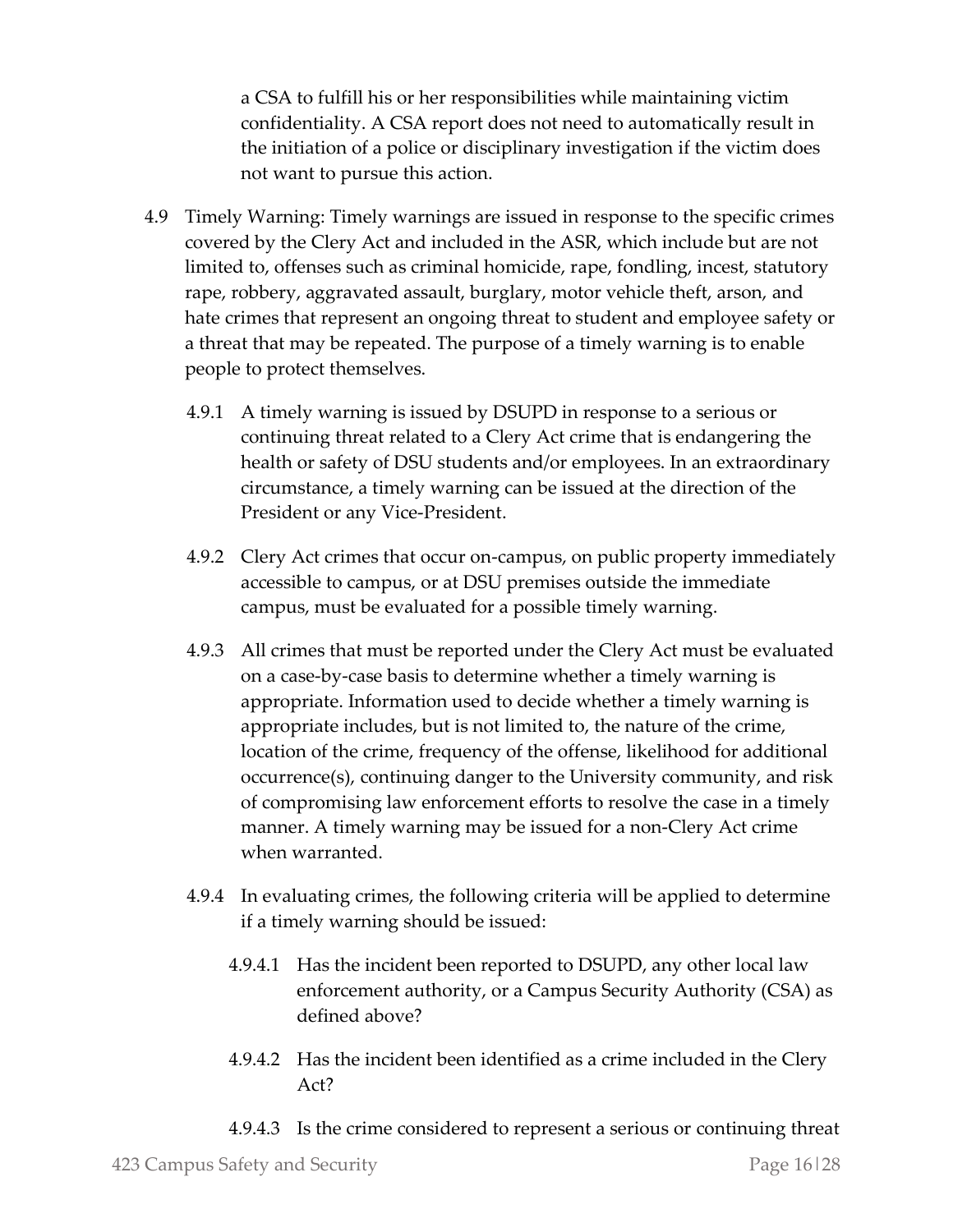to DSU students, employees, and/or campus visitors?

- 4.9.5 A timely warning is issued as soon as the pertinent information is available. Generally, a timely warning will include information to promote safety and enable members of the University Community to protect themselves. Timely warnings are disseminated to the entire University Community.
- 4.9.6 The phrase "Crime Alert" will be used prominently in all timely warnings. The warning will include but is not limited to a short description of the crime; time, date, and location of the incident; reported offense; weapon used (if any); suspect vehicle (if any); and method of operation used to facilitate the crime. In no case will a timely warning identify a crime victim. The notifications should also include personal safety and/or crime prevention information as appropriate.
	- 4.9.6.1 Status updates as to the resolution or disposition of the crime will be similarly disseminated when appropriate.
- 4.9.7 Timely warnings can be issued using the Campus Alert System (CAS) described in the Emergency Notifications section above or through other appropriate distribution channels.
- 4.10 Safety Notices: Safety Notices are communications to the University Community for crimes that do not occur on DSU's Clery Geography, but they are determined to require the awareness of the University Community for safety purposes, or for situations that are not deemed an emergency or dangerous situation but are determined to require the awareness of the University Community for notification reasons. Distribution of a Safety Notice is generally broadcast by email by DSUPD, but could also include text message or social media if determined appropriate.
	- 4.10.1 Safety Notices are not mandatory requirements, as Emergency Notifications and Timely Warnings are. However, there are certain events and situations that do not meet the requirements for sending either an Emergency Notification or a Timely Warning, but that would be beneficial for the University Community to receive notification. For example, if a homicide or another serous crime occurred off of DSU's Clery Geography, but was in an area where numerous DSU students live or frequent, a Safety Notice could be sent for safety purposes.
	- 4.10.2 The phrase "Safety Notice" will be used prominently in all Safety Notices.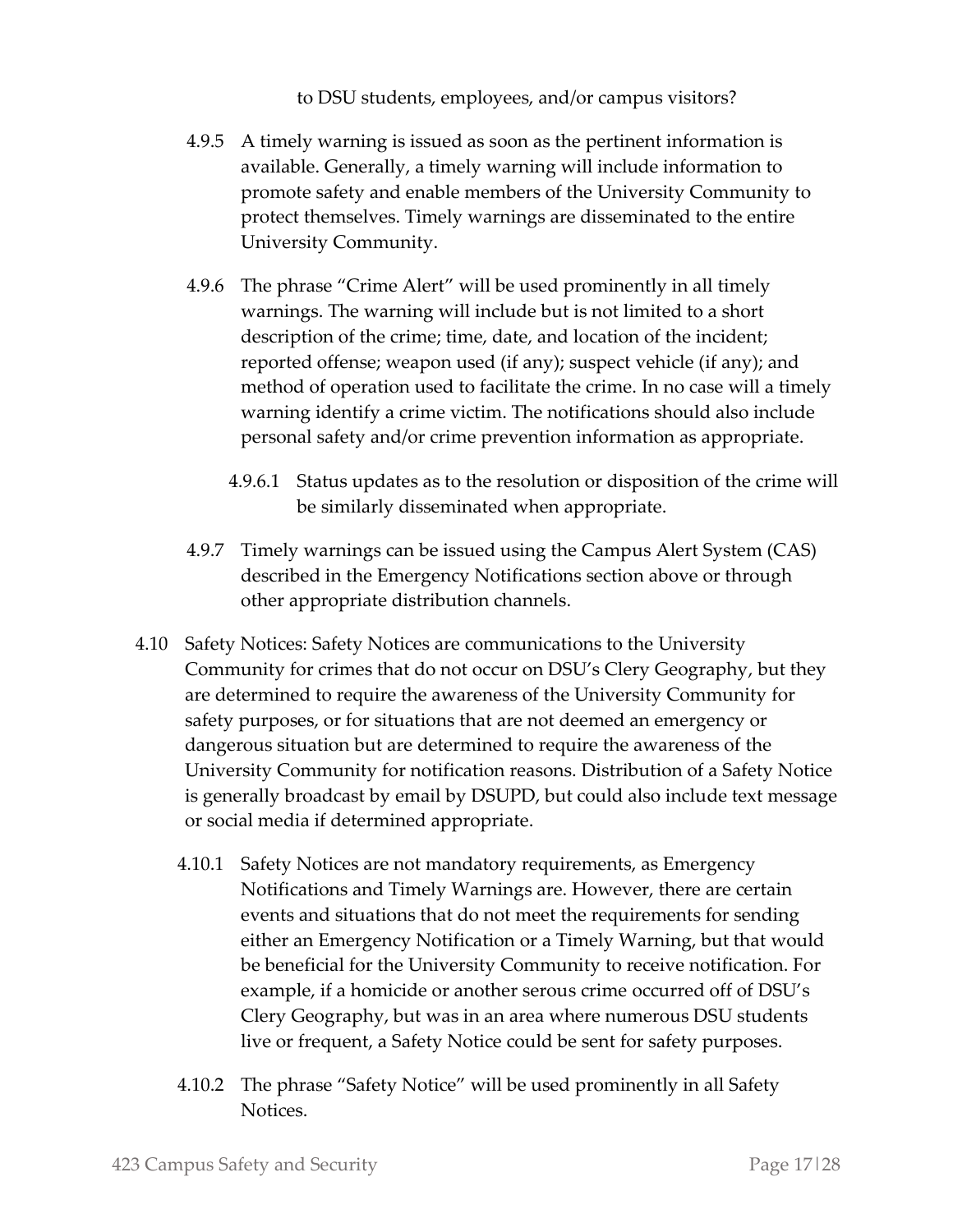- 4.10.3 The DSUPD Chief of Police, the Executive Director of Events Services and Risk Management, and the on-duty DSUPD Supervisor are authorized to send Safety Notices.
- 4.10.4 Safety Notices can be issued using the Campus Alert System (CAS) described in the Emergency Notifications section above or through other appropriate distribution channels.
- 4.11 *Clery Geography*: The campus geographic areas, as defined by the Clery Act, for which Clery crimes are required to be reported. The geographic categories include the following:

### 4.11.1 *On-campus*:

- 4.11.1.1 Any building or property owned or controlled by the University within the same reasonably contiguous geographic area and used by the University in direct support of, or in a manner related to, the University's educational purposes, including residence halls.
- 4.11.1.2 Any building or property within or reasonably contiguous to the campus that is owned by the University but controlled by another person, is frequently used by students, and supports institutional purposes, such as a food or other retail vendor.
- 4.11.2 *Public Property*: All public properties, including thoroughfares, streets, sidewalks, and parking facilities, that are within the campus, or immediately adjacent to and accessible from the campus.
- 4.11.3 *Non-campus Property*: Buildings or property that meet the following criteria:
	- 4.11.3.1 Owned or controlled by the University; and
	- 4.11.3.2 Used in direct support of, or in relation to, the University's educational purposes, and
	- 4.11.3.3 Frequently used by students, and
	- 4.11.3.4 Not within the same reasonably contiguous geographic area of the University campus; or
	- 4.11.3.5 Any building or properties owned or controlled by a student organization that is officially recognized by the University, or
	- 4.11.3.6 Any property outside of the United States if the property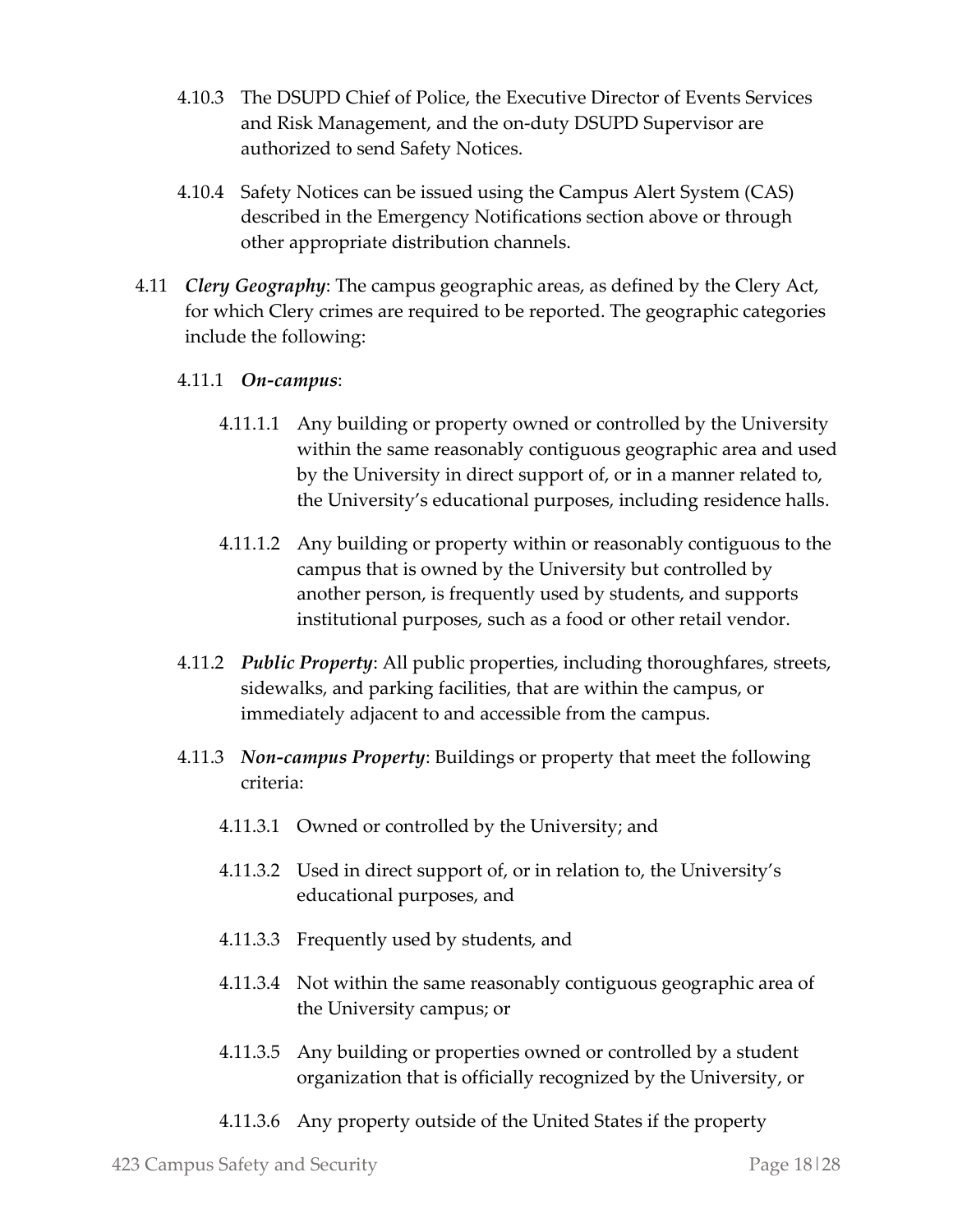otherwise meets the definition of non-campus property described above.

- 4.12 University Trips: Clery statistics are not required to be reported for field trips because DSU does not control the property. Also, if a DSU-sponsored trip occupies a hotel for one night, Clery statistics are not required to be reported. However, Clery statistics are required to be collected for the following locations:
	- 4.12.1 Repeated use of locations for University-sponsored trips: Any DSUsponsored trip when students take an overnight trip and stay in the same hotel each year. Clery statistics must be gathered for the portions of the hotel used during the stay because it is used for repeated years. Clery statistics for the time that the students stayed there must be included as Non-Campus Clery Geography.
	- 4.12.2 Short stay-away trips: For any DSU-sponsored short stay-away trip of more than one night for its students, Clery statistics must be collected for all locations used by students, controlled by DSU during the trip and used to support educational purposes. The Clery statistics must also be included as Non-Campus Clery Geography.
	- 4.12.3 Study Abroad Program: If DSU sends students to study abroad at a location or facility that DSU does not own or control, DSU does not have to include statistics for Clery crimes that occur in those facilities. However, if DSU rents or leases space for DSU students in a hotel or student housing facility, DSU is in control of that space for the time period covered by the agreement, and Clery Crime Statistics must be included as Non-Campus Clery Geography.
	- 4.12.4 Tracking of University Trips: Any DSU entity that sponsors any trips as detailed in Sections 4.12.1, 4.12.2, and 4.12.3 is required to enter details of this trip on Dixie State University's Clery Tracking Trip Form.
	- 4.12.5 DSU will maintain a map of the buildings and property that make up DSU's Clery Geography, and this map will also document the patrol jurisdiction of the DSUPD.
- 4.13 Daily Crime Log/Annual Security Report: DSUPD is required to maintain a Daily Crime Log of all crimes committed on campus that are reported to DSUPD. Data is entered as soon as possible after a crime is reported, including third hand reports. Entering data in the log does not mean an investigation must be performed.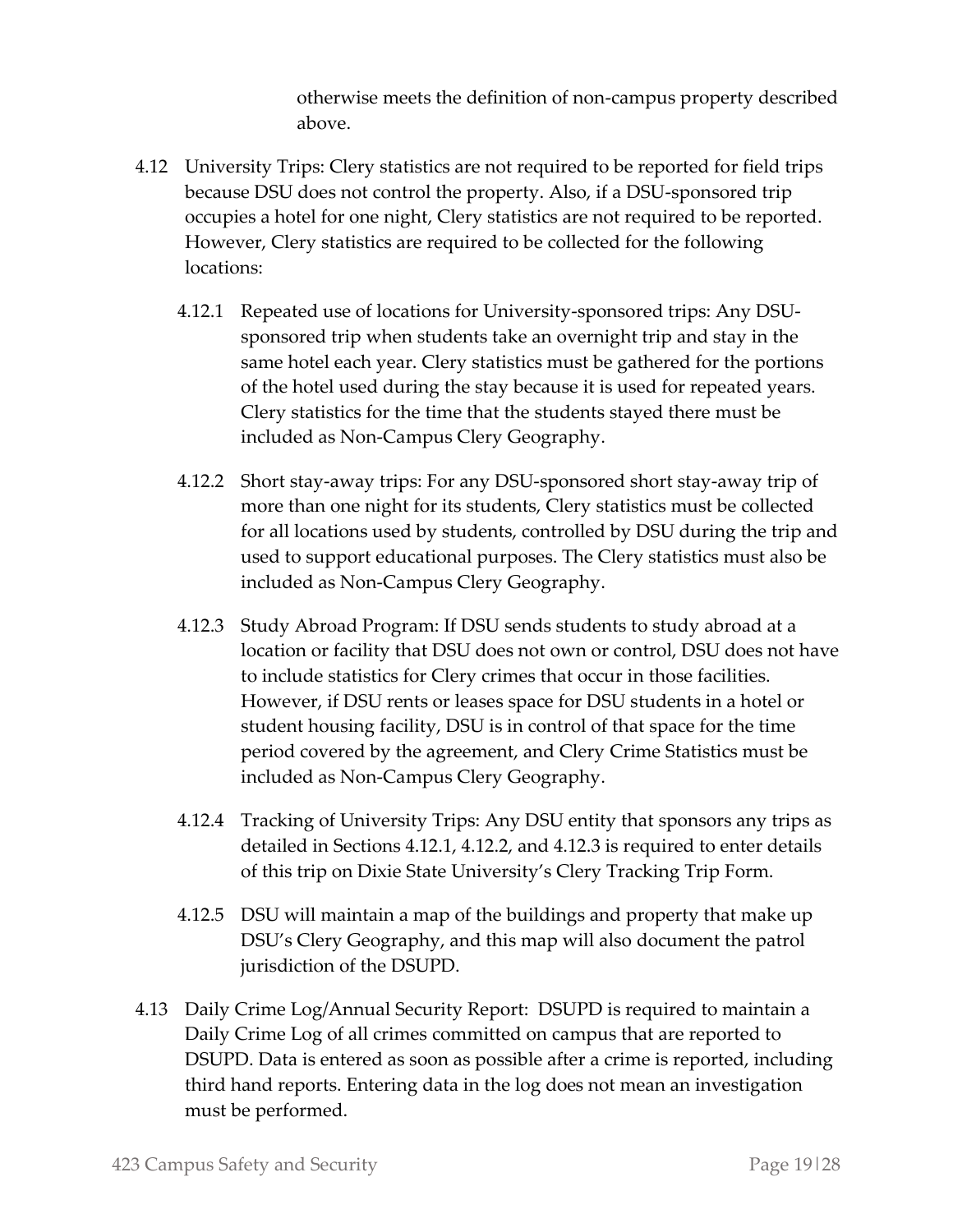- 4.13.1 The Daily Crime Log for the previous sixty (60) days is available for public inspection at the DSUPD office during regular business hours. Portions of the Daily Crime Log older than sixty (60) days are made available within two (2) business days.
- 4.13.2 DSUPD must make a good faith effort to obtain statistics for all crimes covered by the Clery Act occurring on campus, including outlying properties, and on public property surrounding campus from other local law enforcement agencies.
- 4.13.3 DSUPD is required to gather statistics from the Daily Crime Log and elsewhere and to create an Annual Security Report (ASR), which is published on or before October 1, each year. In addition, Campus Crime Statistics focusing on specific crimes committed on the DSU campus are made available at the same time.
- 4.13.4 The ASR and Campus Crime Statistics are available on the University website, and all students and employees are annually made aware of the information's availability. Prior to October 1, each year, the ASR must be distributed to all DSU students and employees. Prospective students and employees must also be informed as to the availability of the report. Notices of the report's availability must be separate from any other notices and must include:
	- 4.13.4.1 Availability of the report and a list of the report's contents with brief descriptions.
	- 4.13.4.2 Exact URL of report.
	- 4.13.4.3 Statement that DSU will provide a paper copy of the ASR upon verbal or written request at no cost.
- 4.13.5 An ASR must be retained by the DSUPD for at least seven (7) years and longer if required by public records retention law and policy.
- 4.13.6 The ASR will include the following Clery Crime Statistics for the previous three (3) years for On-Campus Clery Geography, Clery Public Property, and Non-Campus Clery Property: Clery Crime Statistics for Criminal Offenses, Hate Crimes, Violence Against Women, Weapons, Drug Abuse, and Liquor Law Violations. When an incident meets the definition of more than one category, it must be reported in each category. The Uniform Crime Reporting (UCR) Definitions will be used for Criminal Offenses, Hate Crimes and Weapons, Drug Abuse, and Liquor Law Violations. Criminal Offenses will be counted using the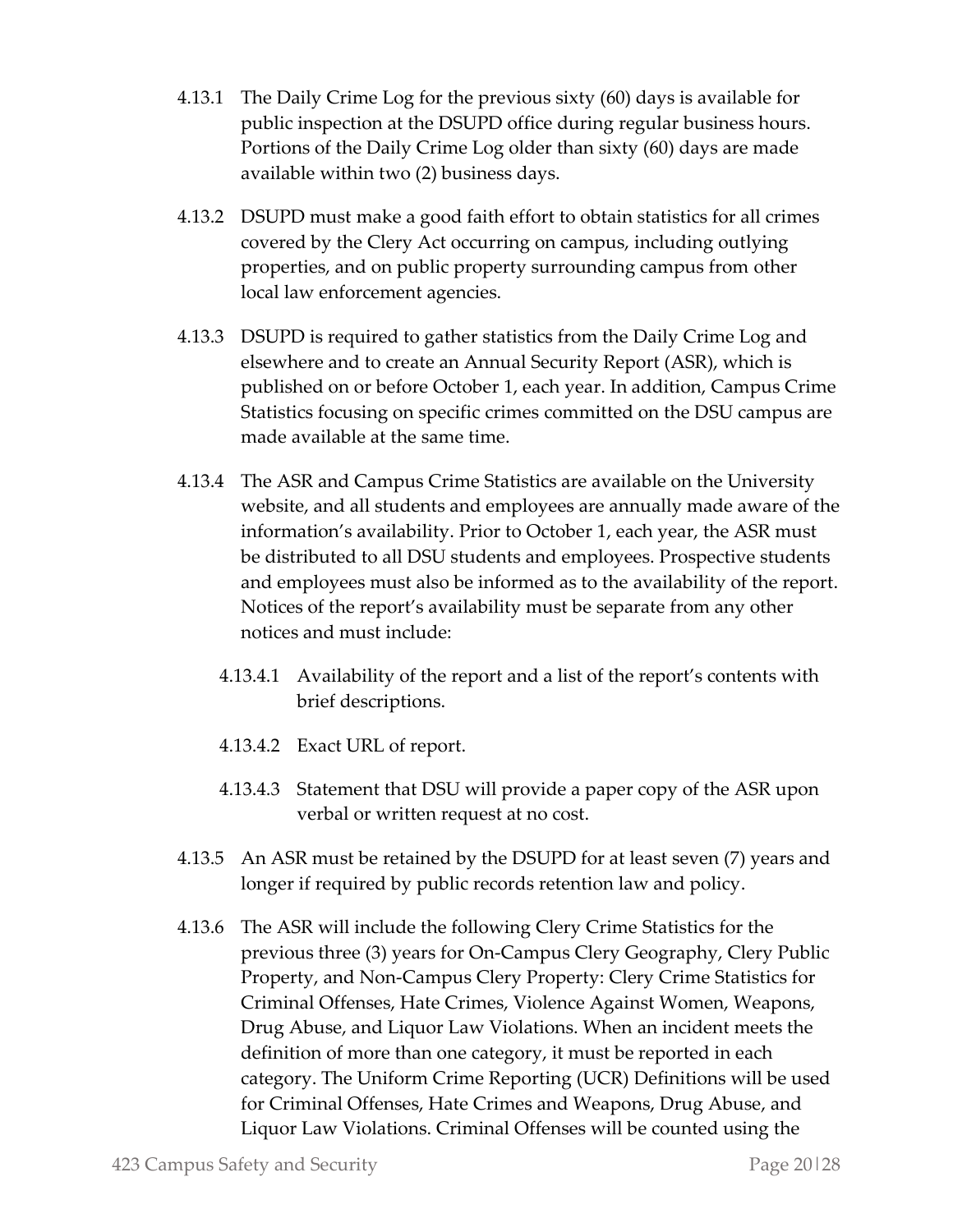Department of Education's Hierarchy Rule, which indicates that only the most serious offense will be counted for criminal offenses. The Criminal Offenses below in Section 4.13.6.1 are listed in order of most serious to least serious. The Hierarchy Rules do not apply to arson, sexual assaults, hate crimes, and VAWA offenses. The Violence Against Women Act of 1994 definitions will be used for the violations of violence against women offenses. Crime Statistics will be included in the ASR for all reported offenses, without regard to the findings of a court, coroner, or jury, or the decision of a prosecutor. Crime Statistics will be counted from calls for service, complaints, and investigations. These categories are detailed below.

#### 4.13.6.1 Criminal Offenses:

- 4.13.6.1.1 Criminal homicide (murder and non-negligent manslaughter and manslaughter by negligence)
- 4.13.6.1.2 Sex offenses (rape, fondling, incest, and statutory rape)
- 4.13.6.1.3 Robbery (For robbery, one offense will be counted for each incident, regardless of the number of victims. Robbery attempts will also be counted as Robbery)
- 4.13.6.1.4 Aggravated Assault (For Aggravated Assault, one offense will be counted for each victim)
- 4.13.6.1.5 Arson (Always count Arson, regardless of which other offenses occurred during the same incident)
- 4.13.6.1.6 Burglary (For student rooms, the Burglary of each room is counted as a separate offense)
- 4.13.6.1.7 Motor vehicle theft (Count one offense for each stolen vehicle. Also, count attempts)
- 4.13.6.2 Hate Crime: A crime reported to local police agencies or to a CSA that manifests evidence that the victim was intentionally selected because of the perpetrator's bias against the victim. For the purposes of this section, the categories of bias include the victim's actual or perceived:
	- 4.13.6.2.1 Race
	- 4.13.6.2.2 Religion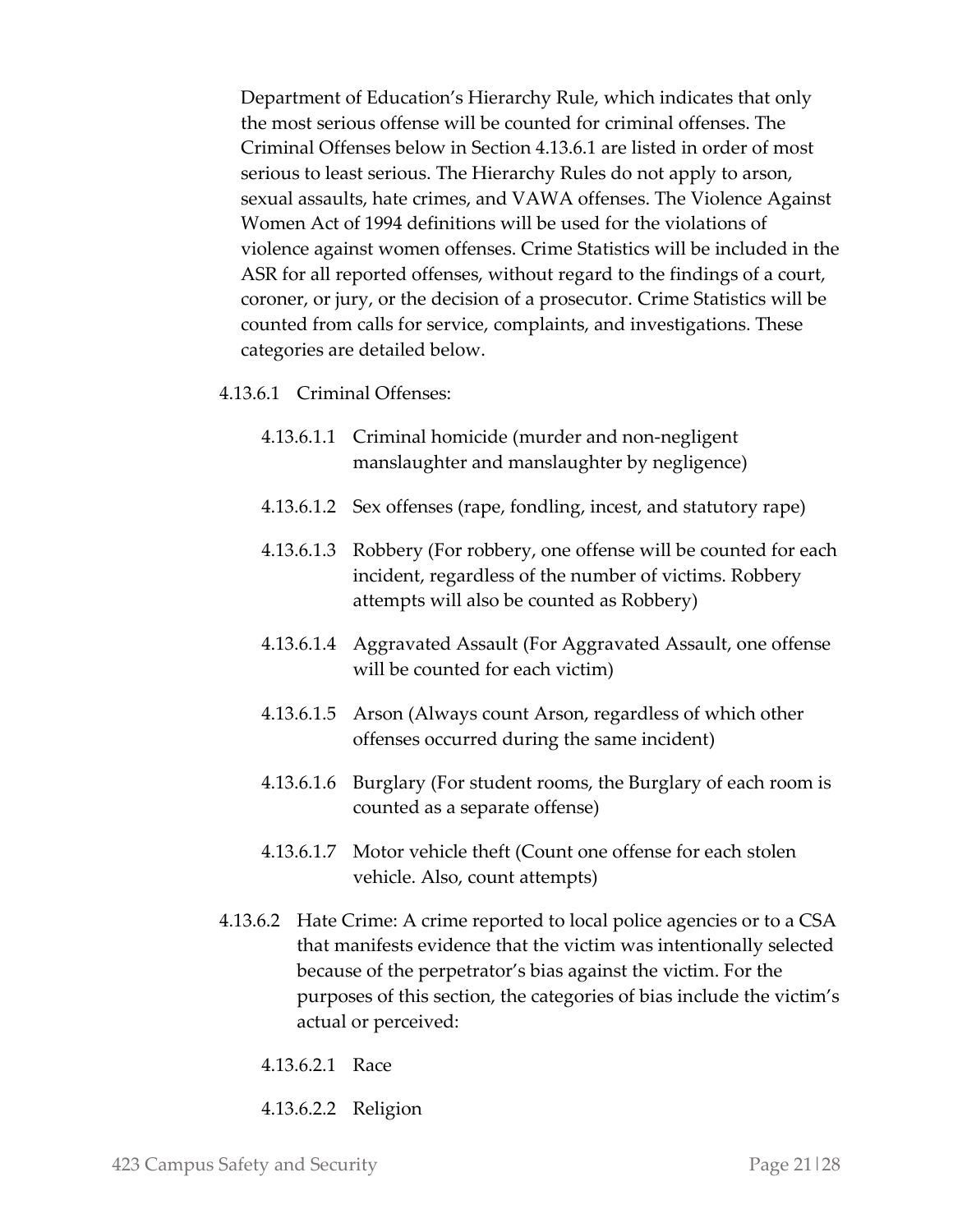| 4.13.6.2.3 Gender                                                                                            |                                                                                                                                             |                                                                                       |
|--------------------------------------------------------------------------------------------------------------|---------------------------------------------------------------------------------------------------------------------------------------------|---------------------------------------------------------------------------------------|
|                                                                                                              | 4.13.6.2.4 Gender identity                                                                                                                  |                                                                                       |
|                                                                                                              | 4.13.6.2.5 Sexual orientation                                                                                                               |                                                                                       |
| 4.13.6.2.6 Ethnicity                                                                                         |                                                                                                                                             |                                                                                       |
|                                                                                                              | 4.13.6.2.7 National origin, and                                                                                                             |                                                                                       |
|                                                                                                              | 4.13.6.2.8 Disability                                                                                                                       |                                                                                       |
|                                                                                                              | 4.13.6.2.9 Hate Crime Offenses: For Clery Act purposes, hate crimes<br>include any of the following offenses that are motivated by<br>bias: |                                                                                       |
|                                                                                                              |                                                                                                                                             | 4.13.6.2.9.1 Murder and non-negligent manslaughter, and<br>manslaughter by negligence |
|                                                                                                              |                                                                                                                                             | 4.13.6.2.9.2 Sex offenses (rape, fondling, incest, and statutory<br>rape)             |
|                                                                                                              |                                                                                                                                             | 4.13.6.2.9.3 Robbery                                                                  |
|                                                                                                              |                                                                                                                                             | 4.13.6.2.9.4 Aggravated assault                                                       |
|                                                                                                              |                                                                                                                                             | 4.13.6.2.9.5 Burglary                                                                 |
|                                                                                                              |                                                                                                                                             | 4.13.6.2.9.6 Motor vehicle theft                                                      |
|                                                                                                              |                                                                                                                                             | 4.13.6.2.9.7 Arson                                                                    |
|                                                                                                              |                                                                                                                                             | 4.13.6.2.9.8 Larceny-theft                                                            |
|                                                                                                              |                                                                                                                                             | 4.13.6.2.9.9 Simple assault                                                           |
|                                                                                                              |                                                                                                                                             | 4.13.6.2.9.10 Intimidation, or                                                        |
| 4.13.6.2.9.11                                                                                                |                                                                                                                                             | Destruction/damage/vandalism of property                                              |
| 4.13.6.3 Violence Against Women Act Offenses (VAWAO): The Hierarchy<br>Rule does not apply to VAWA Offenses. |                                                                                                                                             |                                                                                       |
| 4.13.6.3.1 Domestic violence: A felony or misdemeanor crime of<br>violence committed:                        |                                                                                                                                             |                                                                                       |

4.13.6.3.1.1 By a current or former spouse or intimate partner of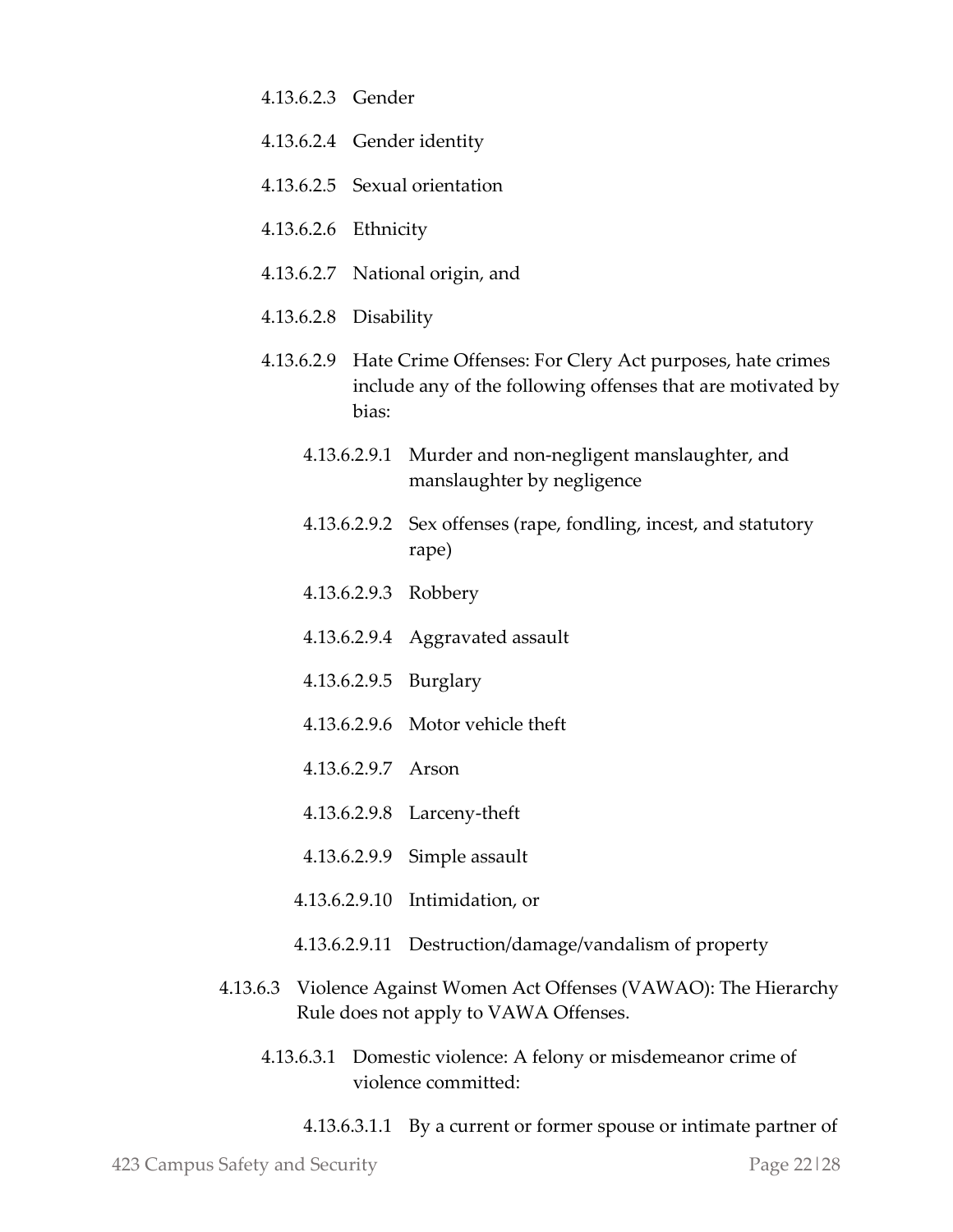#### the victim;

- 4.13.6.3.1.2 By a person with whom the victim shares a child in common;
- 4.13.6.3.1.3 By a person who is cohabitating with, or has cohabitated with, the victim as a spouse or intimate partner;
- 4.13.6.3.1.4 By any other person against an adult or youth victim who is protected from that person's acts under the domestic or family violence laws of the jurisdiction in which the crime of violence occurred;
- 4.13.6.3.1.5 By any other person against an adult or youth victim who is protected from that person's acts under the domestic or family violence laws of the jurisdiction in which the crime of violence occurred.
- 4.13.6.3.2 Dating violence: Violence committed by a person who is or has been in a social relationship of a romantic or intimate nature with the victim. The existence of such a relationship shall be determined based on the reporting party's statement and with the consideration of the length of the relationship, the type of relationship, and the frequency of interaction between the persons involved in the relationship.
- 4.13.6.3.3 Stalking: Engaging in a course of conduct directed at a specific person that would cause a reasonable person to
	- 4.13.6.3.3.1 Fear for the person's safety or the safety of others; or
	- 4.13.6.3.3.2 Suffer substantial emotional distress.
- 4.13.6.3.4 Arrests and Referrals for Disciplinary Actions for weapons law violations, drug abuse violations, and liquor law violations.
- 4.14 Fire Log/Fire Safety Report: Fires on the DSU campus should be reported to the DSU Fire Marshal and DSUPD. A Fire Log of all reported fires occurring in on-campus housing facilities must be maintained by the Fire Marshal. The Fire Log is available for public inspection on the Risk Management and Safety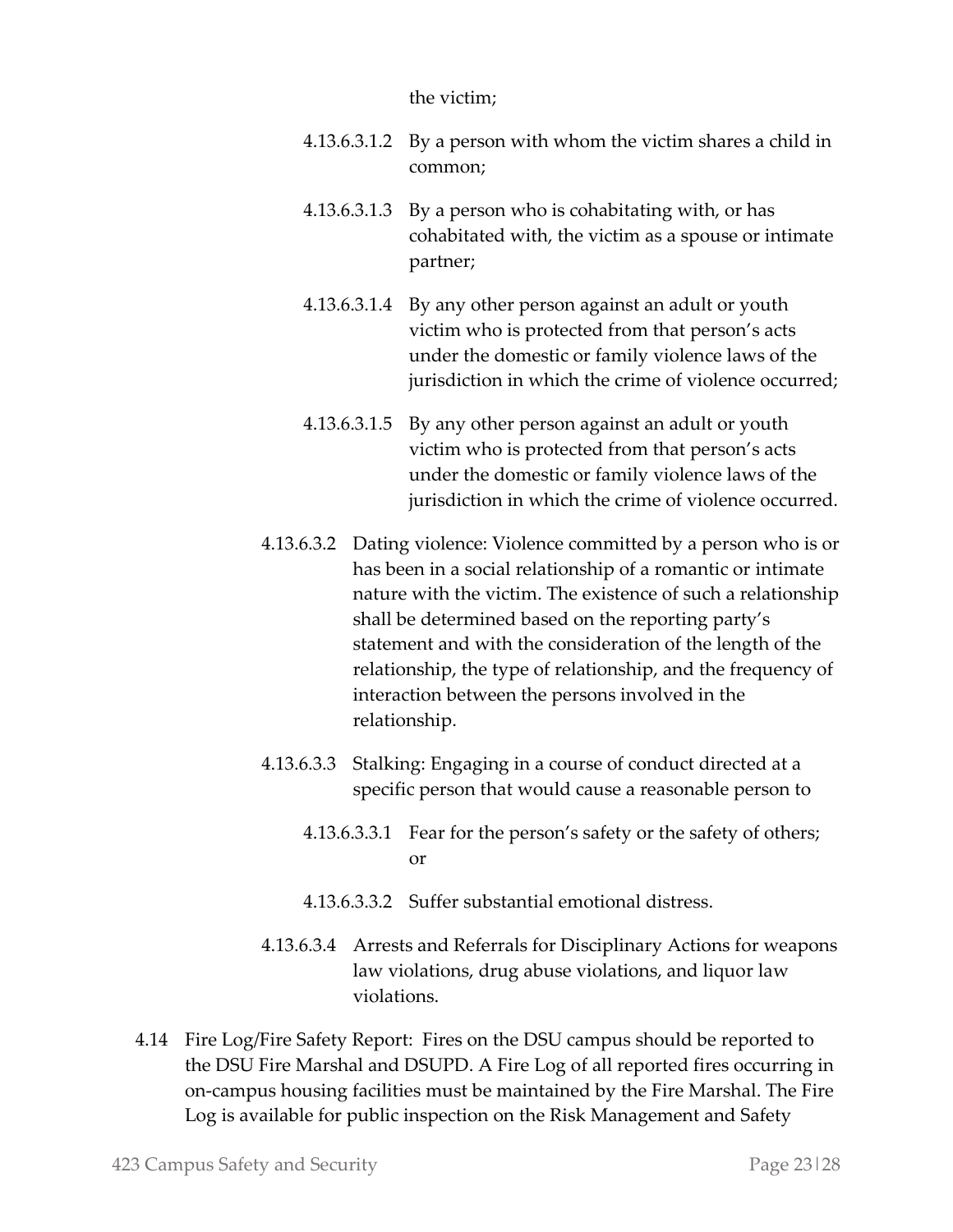website.

- 4.14.1 The annual Fire Safety Report includes descriptions of fire safety systems in residential facilities; rules regarding fire hazards, dangerous materials, smoking, and prohibited items; procedures for evacuation in case of a fire; fire safety education and training for Housing and Resident Life staff; plans for addressing future improvements in fire safety; and fire statistics for each on-campus housing facility.
	- 4.14.1.1 The annual Fire Safety Report will be published each year on or before October 1. The annual Fire Safety Report includes statements from DSU policy, descriptions of fire safety systems in residential facilities; rules regarding fire hazards, dangerous materials, smoking, and prohibited items; procedures for evacuation in case of a fire; fire safety education and training for Housing and Residential Life staff; plans for addressing future improvements in fire safety; and fire statistics for each oncampus housing facility.
- 4.14.2 Current students and employees must be informed of the availability of the Fire Safety Report. Prospective students and employees must also be informed of the availability of the report. The Fire Safety Report can be combined with the Annual Security Report.
- 4.15 Security and Maintenance of Facilities. DSU Facility Management maintains the safety of campus facilities. DSU is committed to installing and maintaining a safe level of exterior lighting on campus. Exterior lighting deficiencies are corrected as soon as possible after being reported. Inspections of buildings are conducted to ensure safety and security, including a fire and life safety inspection and a risk management assessment, which are performed annually.
	- 4.15.1 During business hours, most DSU academic and administrative buildings and facilities are open to the public.
		- 4.15.1.1 A significant exception is the resident halls. Each DSU resident room and apartment has individually keyed exterior access doors. Residents are trained on the importance of keeping their doors locked when they are both present and absent from the residence. In the event that a resident's room or apartment is deemed unsecure or unsafe, DSU Facility Management makes repairs, replaces locks, or performs other maintenance as soon as possible.

423 Campus Safety and Security Page 24|28 4.15.1.2 All DSU buildings are locked at the close of business or following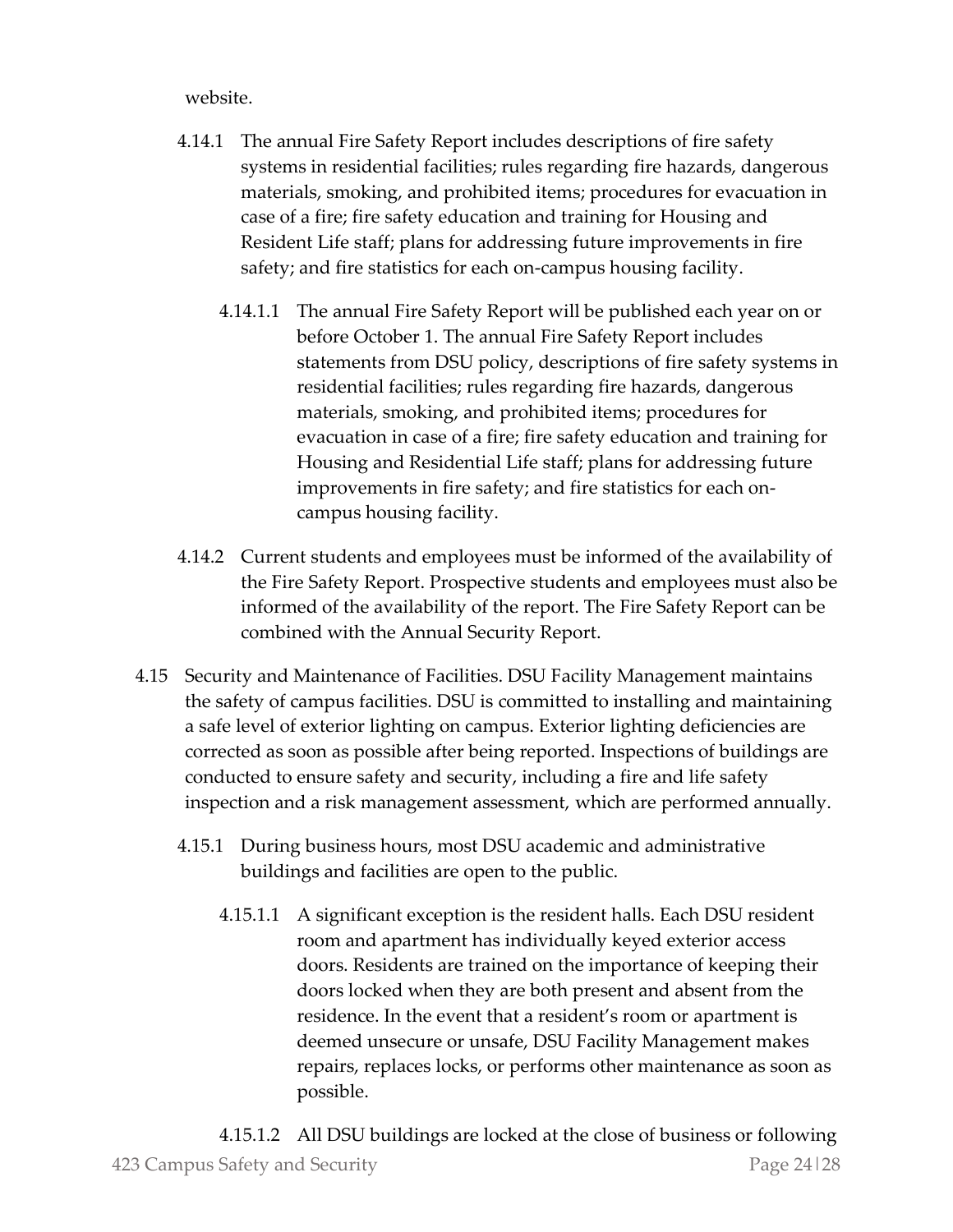the last class or activity in the evening. DSUPD Officers perform patrols of the resident halls and other buildings, campus streets, parking areas, and grounds.

- 4.15.2 DSU Policy 446 Key and Access Control addresses the issuance and use of keys to University buildings as well as building closing procedures.
- 4.16 Sex Offenders. The Campus Sex Crimes Prevention Act (CSCPA) provides for the tracking of convicted sex offenders enrolled, employed, working, or volunteering at institutions of higher education. In Utah, sex offender registrants are required by law to inform the Utah Department of Corrections of their enrollment or employment at an institution of higher education (UCA § 77-41-110), and the agency is required to notify University law enforcement officials when a convicted sex offender has enrolled or has been employed (UCA § 77-41-103).
	- 4.16.1 The Family Educational Rights and Privacy Act of 1974 (FERPA) allows institutions of higher education to disclose information concerning sex offenders.
	- 4.16.2 In addition, a list of all registered sex offenders in Utah is available from the Utah Department of Corrections online at [http://www.communitynotification.com/cap\\_office\\_disclaimer.php?offic](http://www.communitynotification.com/cap_office_disclaimer.php?office=54438) [e=54438.](http://www.communitynotification.com/cap_office_disclaimer.php?office=54438)
- 4.17 Missing Student Notification: The Housing and Resident Life Department maintains written, step-by-step procedures to be followed in the event a student residing in on-campus housing is reported as missing. The intent of a missing student notification process is to minimize confusion and potential delays and delineate responsibilities.
	- 4.17.1 When a student applies for on-campus housing at DSU, the student is given the opportunity to designate a confidential emergency contact who will advocate for the student if the student is missing. The emergency contact can be anyone of the student's choosing; the emergency contact does not have to be a relative.
		- 4.17.1.1 By law, the emergency contact individual's identity and contact information will be kept confidential, accessible only to University personnel, and will only be disclosed to law enforcement officers conducting a missing person investigation.
		- 4.17.1.2 Emergency contact data is kept confidential in a secure database according to DSU IT guidelines. Access is limited to trained and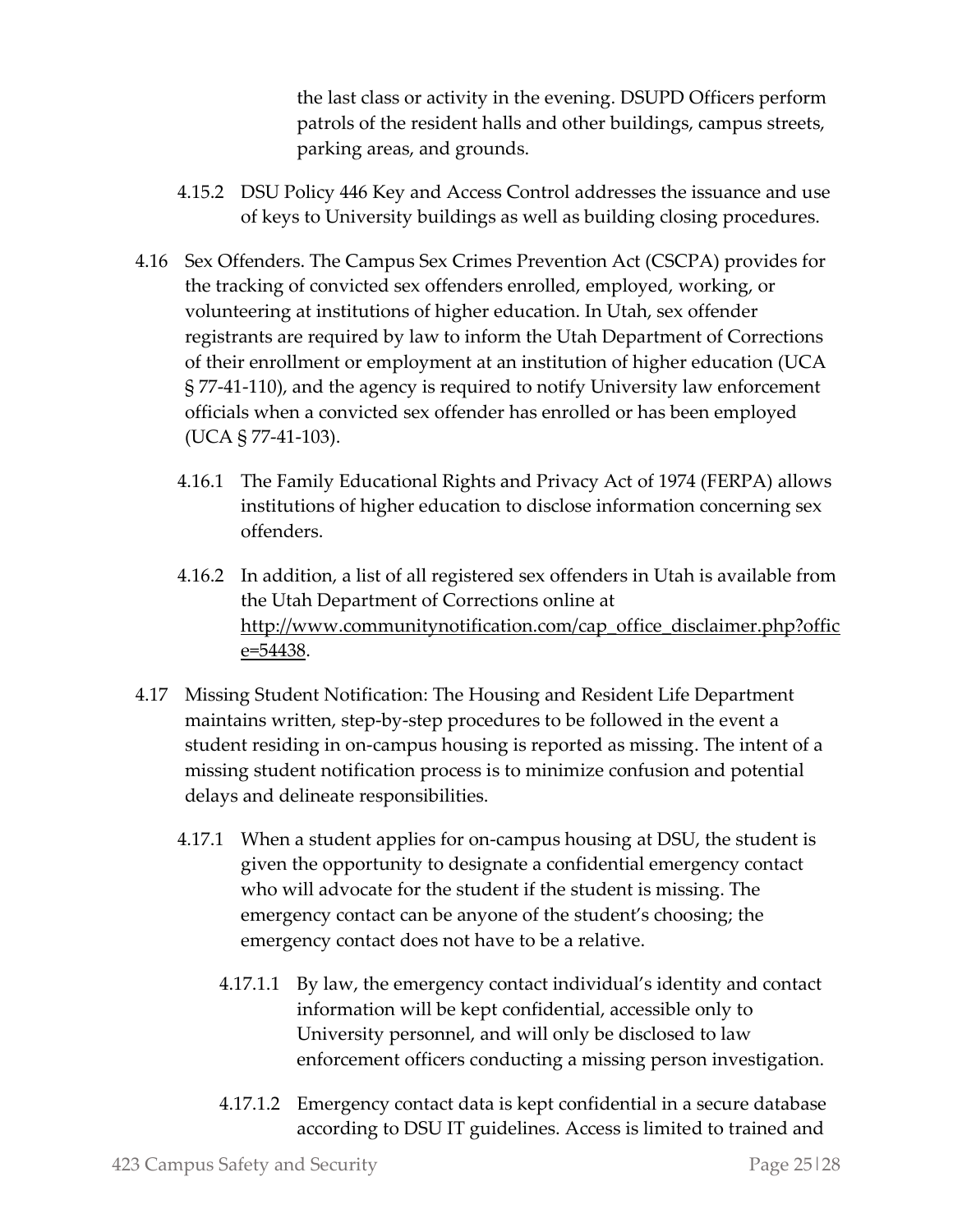authorized Housing and Resident Life employees.

- 4.17.2 Students who reside in on-campus housing must be informed of DSU's legal requirement to refer missing-student reports to law enforcement, and, if the missing student is under age 18, to inform the student's custodial parent or guardian, unless the student is emancipated.
- 4.17.3 All members of the University Community are encouraged to report as missing any student residing in on-campus housing who they believe has been missing for more than 24 hours.
	- 4.17.3.1 A report of a missing student who resides in on-campus housing can be submitted to any Resident Assistant, Resident Manager, or other Housing and Resident Life staff member.
	- 4.17.3.2 Any staff member other than the Director will inform the Director of Housing and Resident Life at the same time. The Director or his/her designee will refer the missing student report to either DSUPD or the appropriate law enforcement agency within 24 hours of receiving that information.
	- 4.17.3.3 The Director of Housing and Resident Life or his/her designee is required by law to notify a custodial parent or guardian of a nonemancipated student under 18-years of age within 24 hours of the determination that the student is missing.
	- 4.17.3.4 If the missing student has designated a contact person, the Director or his/her designee will notify the contact person that the student is missing within 24 hours of the determination that the student is missing.
	- 4.17.3.5 Notification procedures can begin earlier than 24 hours if it is determined that the student is missing.
- 4.18 Clery Committee: The Committee's mission is to solidify the necessary processes are followed to ensure the University's compliance with the Clery Act.
	- 4.18.1 The committee's goals include but are not limited to the following objectives:
		- 4.18.1.1 Ensuring the training of Campus Security Authorities (CSAs);
		- 4.18.1.2 Tracking and compiling crime/student conduct statistics as required by the Clery Act;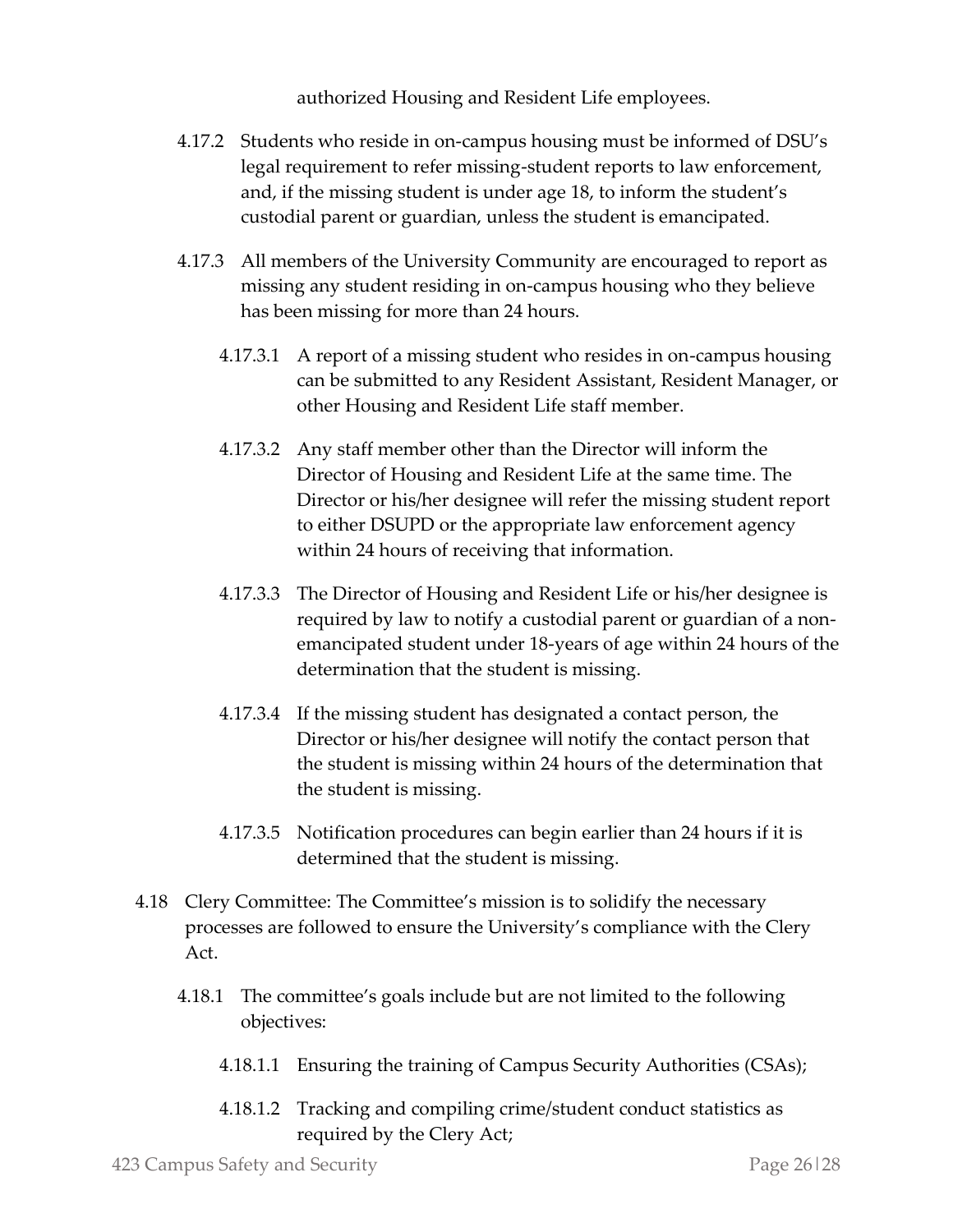- 4.18.1.3 Ensuring that Clery Act reportable domestic and international travel is appropriately documented;
- 4.18.1.4 Reviewing and providing needed information for DSU's Annual Security Report (ASR); and
- 4.18.1.5 Ensuring other compliance requirements with the Clery Act.
- 4.18.2 The Clery Committee will meet at least quarterly to ensure that all respective units are working toward the Committee's goals.
- 4.18.3 The DSUPD Chief of Police will be the Chair of the Clery Committee. The Committee will be composed of representatives from the following areas:
	- 4.18.3.1 Academic Affairs
	- 4.18.3.2 Athletics
	- 4.18.3.3 Dean of Students
	- 4.18.3.4 Faculty Representative
	- 4.18.3.5 Housing and Resident Life
	- 4.18.3.6 Human Resources
	- 4.18.3.7 Office of the General Counsel
	- 4.18.3.8 Executive Director of Events Services and Risk Management
	- 4.18.3.9 Student Conduct Officer
	- 4.18.3.10 Student Financial Aid
	- 4.18.3.11 Study Abroad
	- 4.18.3.12 Title IX Coordinator
	- 4.18.3.13 Dixie State University Police Department (DSUPD)
	- 4.18.3.14 Office of the Multi-Cultural Inclusion Center Representative